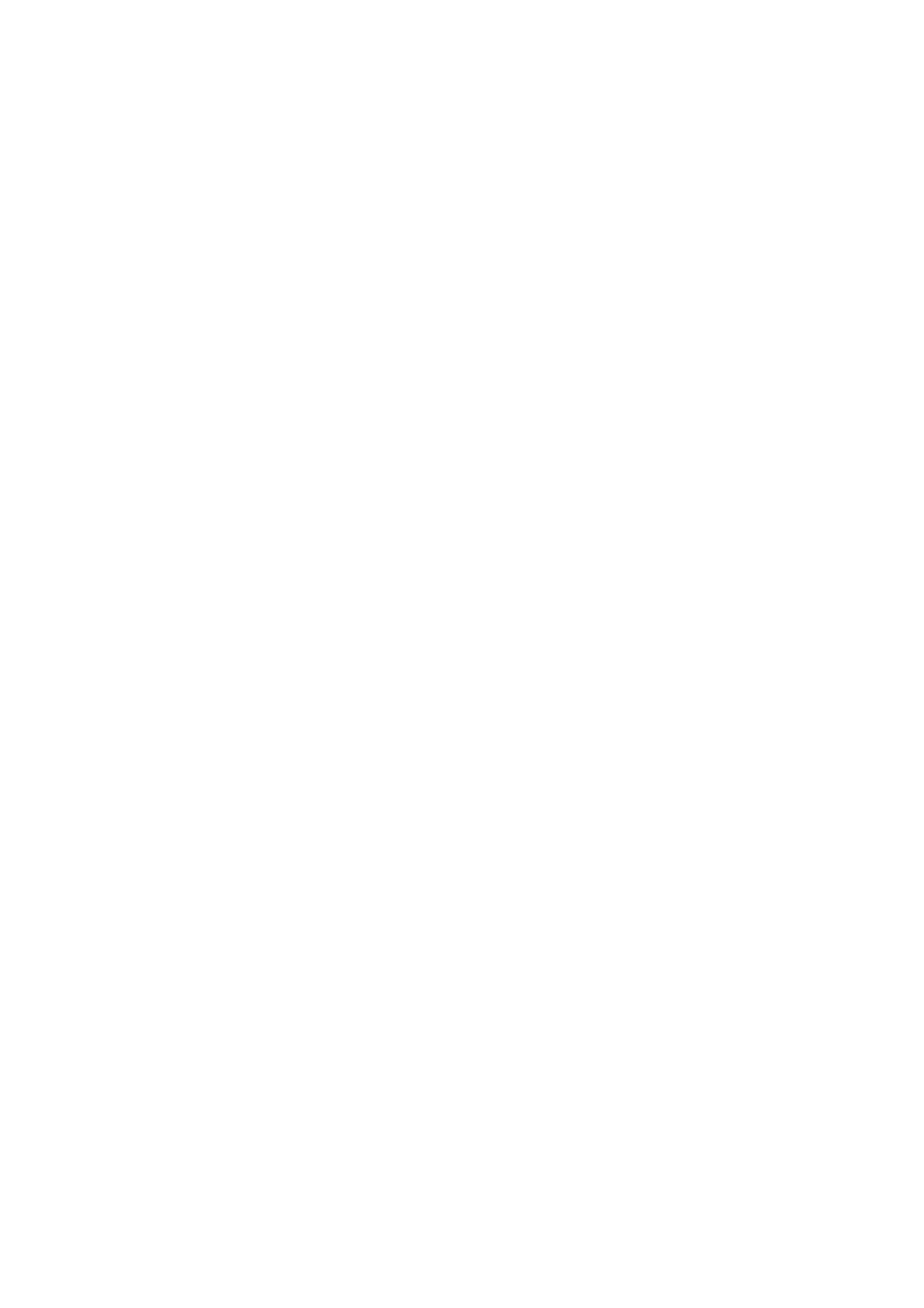# **CONTENTS**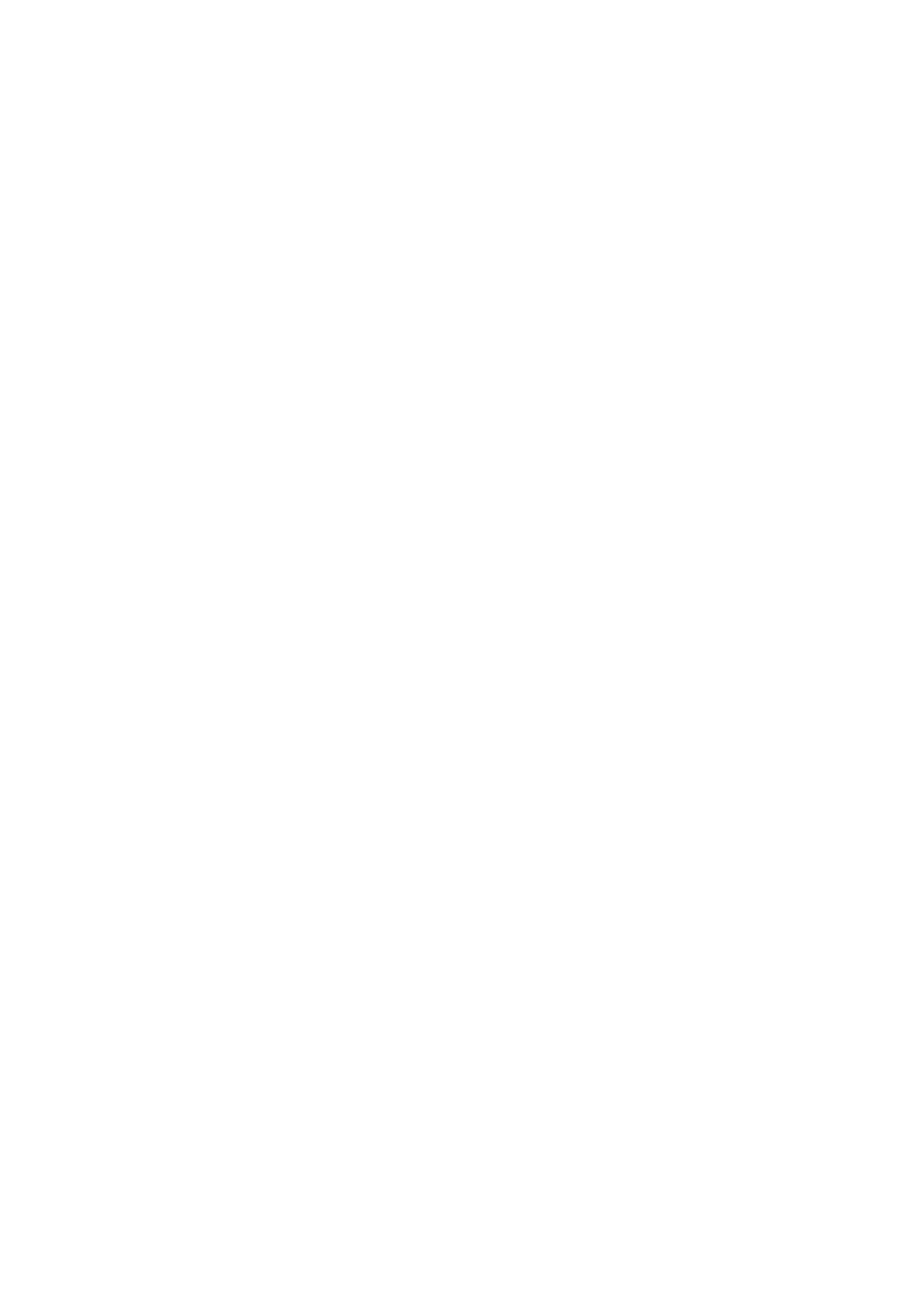## **1. Introduction**

The proposition of Deputy J. Martin seeking a review of the decision to relocate the States of Jersey Police Headquarters to the Green Street Car park site (S.R.92/2012) was referred to the Education and Home Affairs Scrutiny Panel on 20th November 2012 during the debate on the proposition. This was following the discovery that the Police Association had canvassed police officers on their views and that a significant number of reservations about the proposed new building had been expressed.

The Panel considered whether it would be appropriate to broaden the terms of reference for its review to include the issues relating to planning, traffic and environment which were covered in Deputy Martin's proposition. The Panel also noted a suggestion from Deputy J. Young that consideration should be given to allowing the Minister for Planning and Environment time to produce a development plan for the St Helier Eastern Gateway Area in consultation with stakeholders and residents, as required by the Island Plan 2011.

The Panel decided, however, that these issues were not within their remit and that they would confine themselves to clarifying the operational and welfare issues identified by the Police Association.

The Panel held public hearings on 29th November with representatives of the Police Association and with the Minister for Home Affairs, Assistant Minister for Treasury and Resources and the Deputy Chief Officer of Police.

The Panel also received copies of all the submissions received from members of the Police Association, together with the written response of the Deputy Chief Officer and the formal response of the Police Association to Scrutiny detailing their findings into concerns raised by their members.

The Panel noted that nearly one third of the personnel working at the Police Headquarters were civilian staff and agreed that they should also be given the opportunity to express their views on the proposal before the Panel finalised its report.

All staff also had the opportunity to see the latest plans, meet the architects and project team and seek clarification of issues at a drop in question and answer session arranged by the Police Association on 14th December 2012.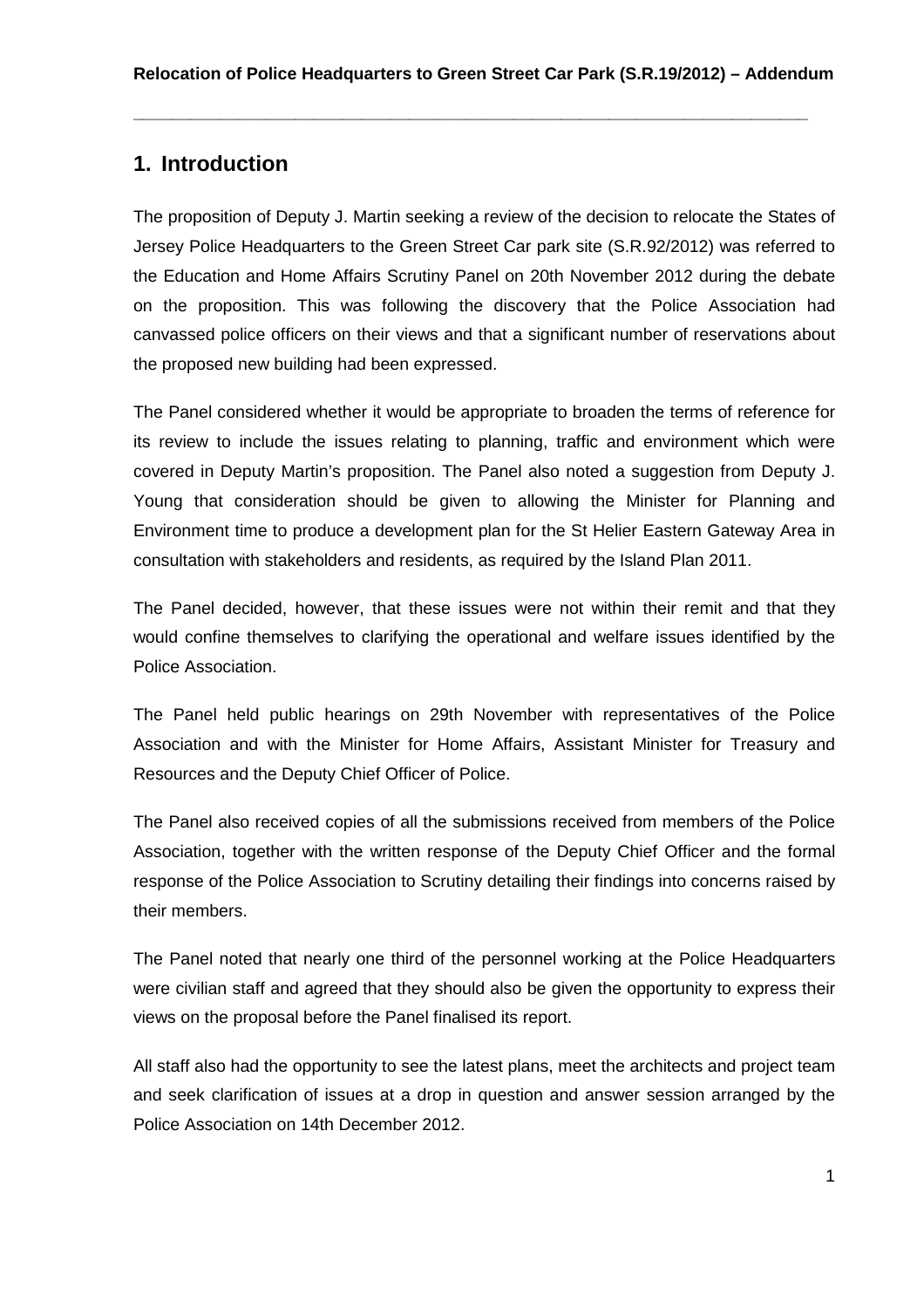# **2. Key Findings**

The reservations expressed by Police Officers to their Association have been addressed in discussions with the Deputy Chief Officer and Project Team. Many specific concerns can be resolved in the next detailed stage of the design process. The principal outstanding issues around parking provision for police officers and for visitors to the Enquiry Desk remain. These have been acknowledged and work remains to be done by the States of Jersey Police and the Project Team to define a solution.

Feedback from civilian staff raised very similar concerns to those given to the Police Association, the issues of parking for staff and visitors and the lack of expansion possibilities featuring strongly. The Panel believes that in the main the specific concerns expressed by civilian staff can be addressed through appropriate discussion and interchange with management in the same way that police officer concerns have been addressed.

Further detailed refinement of plans for the Police Station will take place at the next stage of the design process and will be able to respond to specific issues raised by staff.

In the Panel's view the figures for police establishment and crime figures over the last ten years appear to give weight to its belief that the Police Station should take account of potential requirements for future expansion in response to developing services.

The Minister believes that there may be a future possibility to expand the building depending on future redevelopment of the existing Green Street Car Park.

The office space within the new building has been designed with an overall expansion flexibility of 10% in theory. This will allow concerns about specific office accommodation to be considered at the next stage of the design process.

Direct consultation with Honorary Police Officers will take place at the next stage of the design process.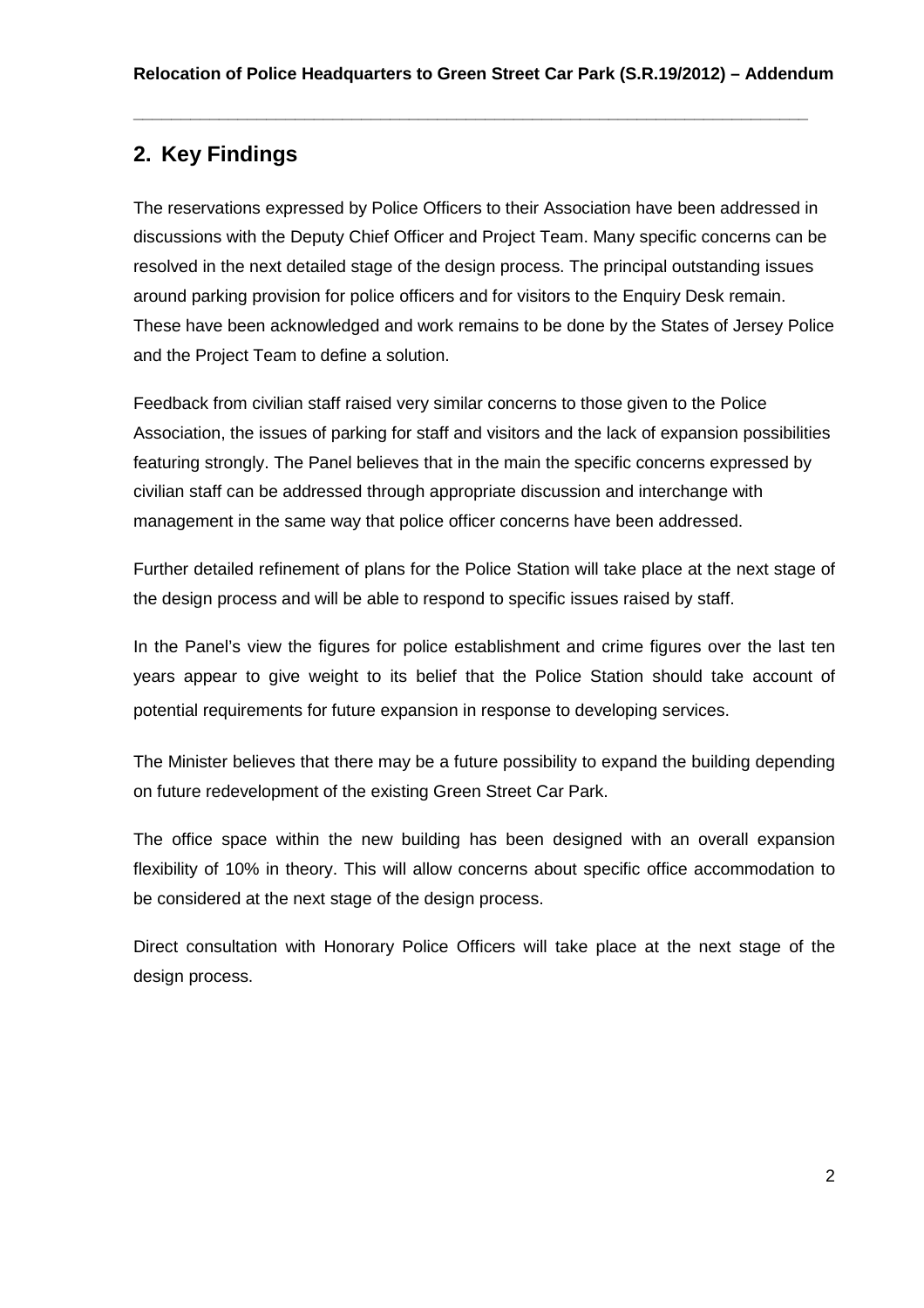# **3. Police Association Consultation**

The Police Association represents police officers of the States of Jersey Police in relation to conditions of service, disciplinary matters and any matters affecting the welfare and efficiency of its members.

The Association was clear that its focus with regard to the proposed relocation was on the latter part of its remit, that is, 'any matters affecting the welfare and efficiency of its members', and that wider matters, such as public parking, traffic flow and public access, were excluded from comment. The Association also stated: In general, matters relating to operational management were also considered not to be of concern to the Association, but there was a caveat to this, that if it was identified to be an operational failing that could impact on welfare, efficiency or loss of officer morale then it would fall back onto the Association's radar.<sup>1</sup>

The Police Association undertook to survey its members on the proposed relocation of Police Headquarters to Green Street following its AGM which took place on 25th October 2012. Their action was instigated after becoming aware of the Scrutiny Review into this matter.

In its initial contact with the Minister for Home Affairs on 8th October 2012 the Panel had requested the opportunity to hear the views of the Association and to meet with their representatives. The then President of the Association had attended the first meeting with the Minister held on 16th October 2012 and had reported on the previous consultation with staff at Police Headquarters, describing this as extensive and effective, and stating that he was confident that all significant issues raised by officers had been addressed and that he had not received any negative feedback about the latest designs.

At the AGM on 25th October a new President took over the Association and decided it would be appropriate to seek the views of the members. As a consequence 21 written responses were received, representing approximately 10% of the current membership, expressing a variety of concerns.

 $\overline{a}$ 

 $1$  Formal response to Scrutiny, see appendix one for full text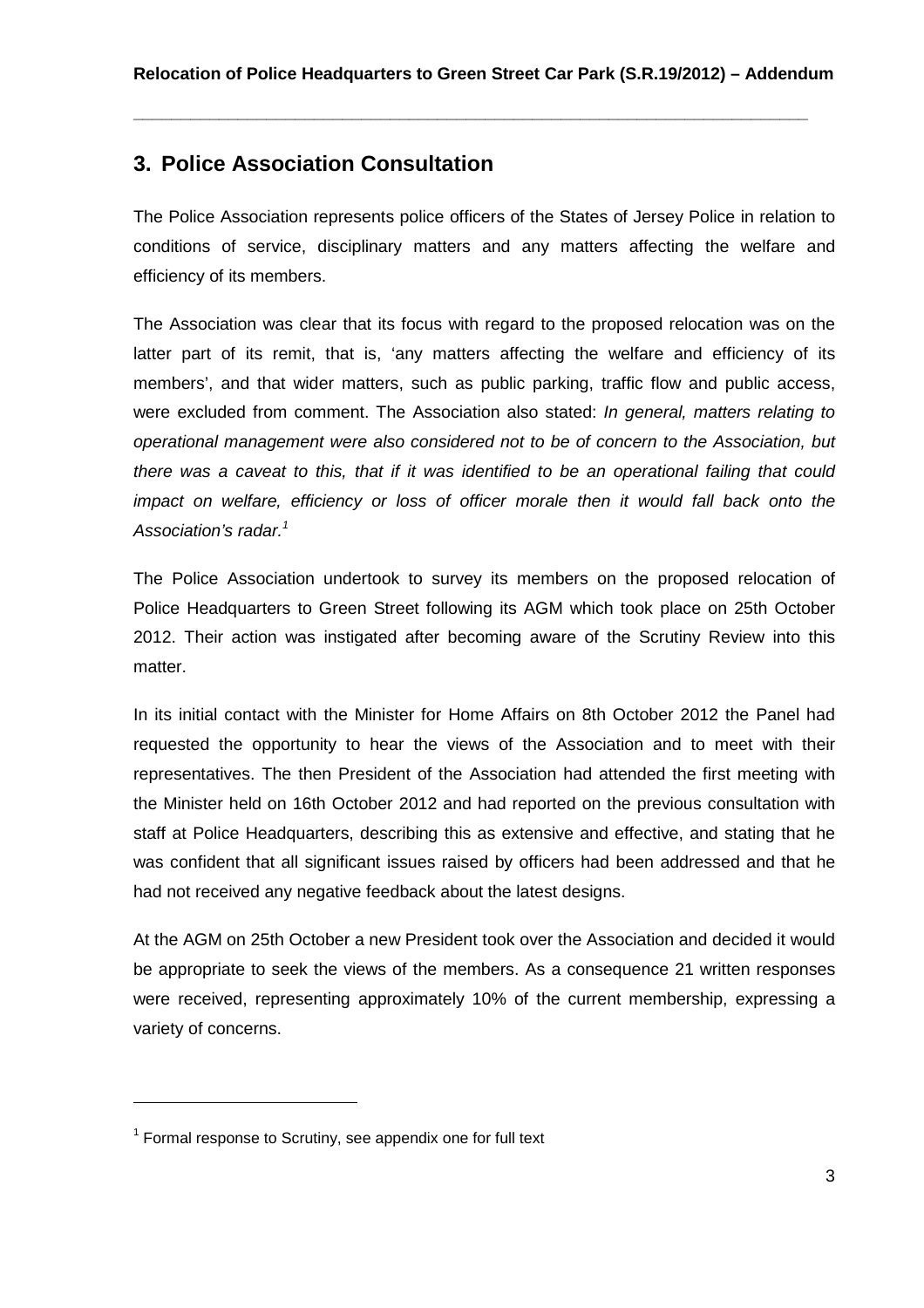States members became aware of these concerns at a briefing on the proposed relocation held on 19th November 2012 prior to the States debate on P.92/2012 which led to a request for clarification before proceeding with the debate.

The concerns were forwarded to the States of Jersey Police Project team, the Deputy Chief Officer and Projects and Facilities Manager inviting their response. Several meetings were then held to discuss the content of these concerns. The Police Association described these meetings as 'an extremely positive and informative process [which] has resulted in nearly all of the issues having been addressed to the satisfaction of the Association and also some minor modifications to the plans being identified.<sup>2</sup>

The Association's formal response to Scrutiny details their findings following discussion of each specific concern received from their members. In summary the issues were as follows:

- The design of the custody suite, including the requirement for natural light and access in case of panic alarm
- Toilets and canteen facilities
- Interview rooms, meeting rooms, briefing areas and lecture room facilities
- Security of operational areas
- Storage areas for exhibits, property in operational use, archive documentation
- Workstation space allowance
- Pedestrian access to the building
- The perception that the building had been restricted in size
- Off-site location of the forensic garage
- Lack of expansion opportunities
- Location of operations and intelligence wings for the Joint Financial Crimes Unit
- Gym facility
- Difficulties with the Summerland alternative option

The Association was satisfied that the proposed new building met all relevant standards of the Home Office for Police Buildings and exceeded the British Council of Offices standards for office accommodation.

 $\overline{a}$ 

<sup>&</sup>lt;sup>2</sup> Ibid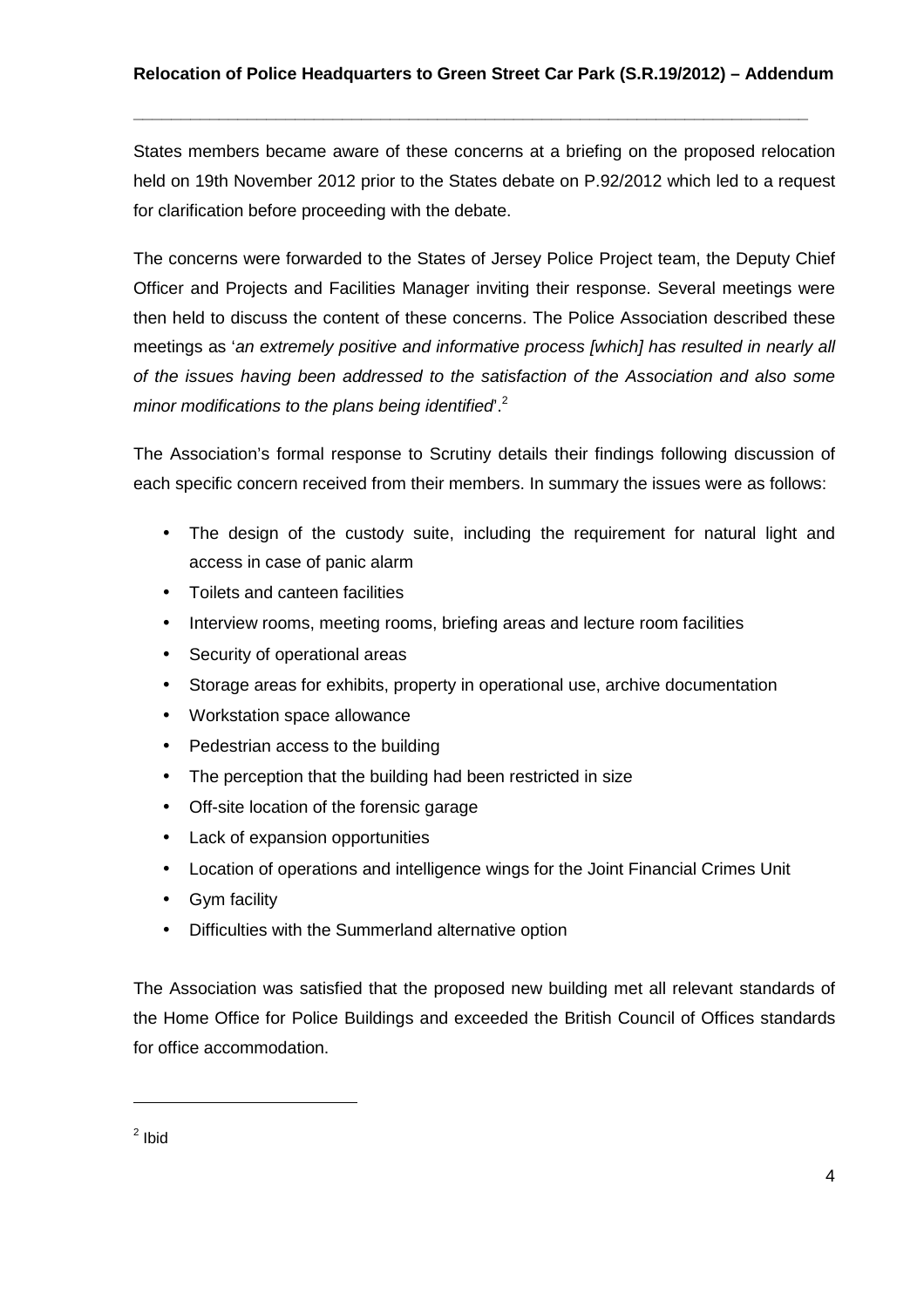There were three matters which remain unresolved at the present time; however, the Association was assured that they could be overcome in due course. The outstanding issues were:

- The concern regarding parking for officers recalled to work at short notice (emergencies etc). Whilst there is public parking available in the area at numerous locations, the concern is that spaces may not be available at the relevant times and Officers' response may be delayed as a result.
- Issue identified by Enquiry Desk Officers that there is no direct access from the enquiry desk to the custody suite to facilitate movement of persons arrested at the desk without having to go back outside and around to the custody suite. The Deputy Chief Officer has agreed that this will be addressed at the next detailed planning stage.
- The concern over the lack of dedicated parking for officers. This relates to officer safety in that having to return to private vehicles (especially cars) at the end of a tour of duty (on occasions being in the middle of the night) where they may encounter persons with whom they might have had professional dealings previously. The Association made it clear that it was not seeking to obtain free parking for police officers but would favour some form of dedicated provision ideally within Green Street car park.

The Police Association's ongoing reservations about parking for officers reflect concerns expressed in the Panel's own report. Further discussions with the Minister on this issue are reported below.

The Vice President commented on the outcome of the consultation process undertaken by the Association: Perhaps a lot of the concerns raised were through a lack of knowledge on behalf of the officers who were raising a concern and it is a concern that can easily be addressed by asking the right question and obtaining the answer, and that is what largely the process has been. So, rather than demanding fundamental changes in their concerns, their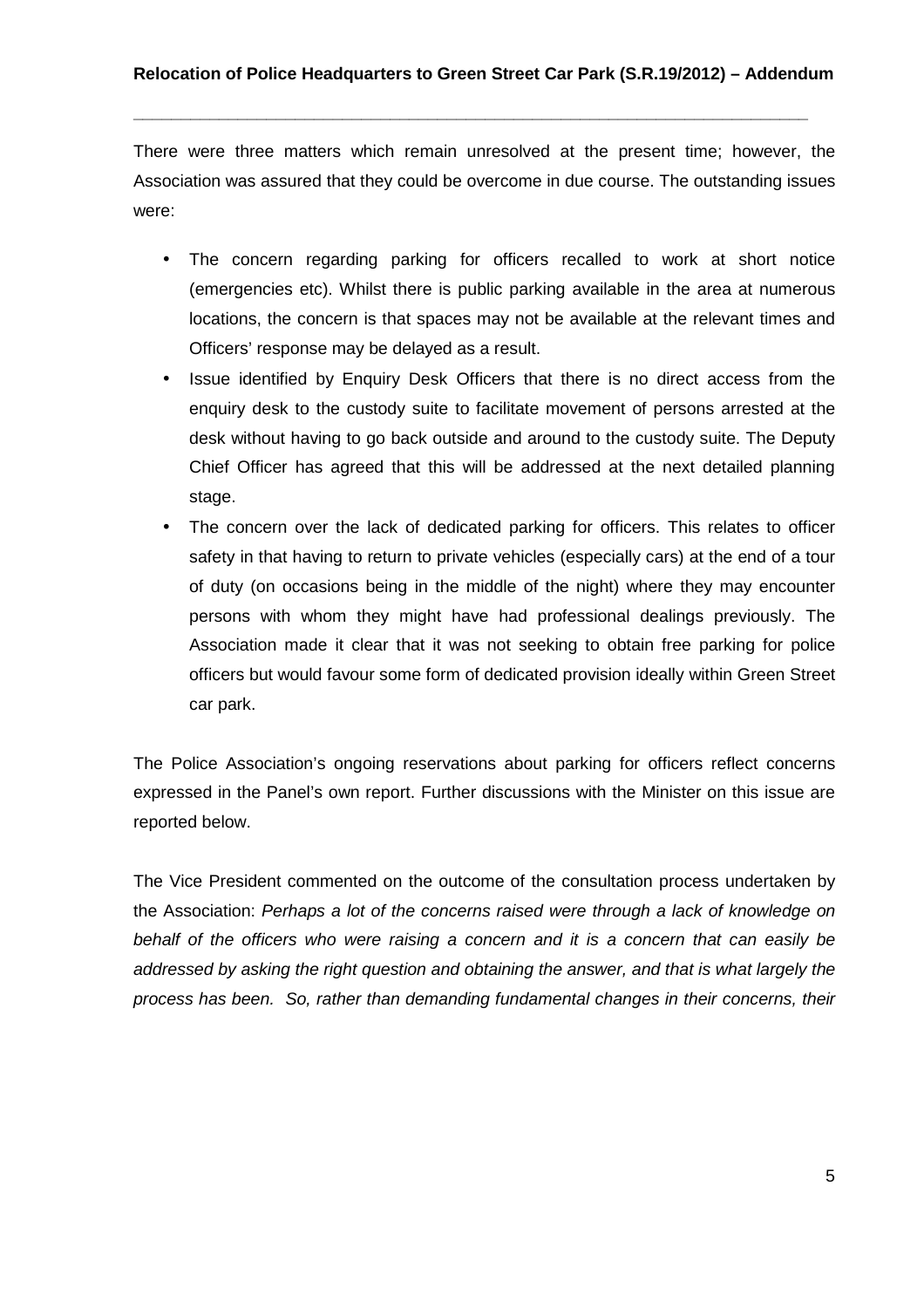concerns have largely been questions through a lack of knowledge on their part and once the answer has been obtained people are satisfied.<sup>3</sup>

The Panel had the opportunity to discuss the above matters with the Association in the public hearing on 27th November. It should be noted that the majority of these issues are already covered in the Scrutiny Report, albeit the level of detail of particular items, such as toilet and canteen facilities, had not been considered by the Panel.

An additional matter covered in the hearings related to the dispatch of police vehicles in response to emergency calls and the potential problems of proceeding through traffic on Route du Fort and in the Tunnel. The Panel was informed that in most cases police vehicles responding to such were already deployed at various areas around the Island. The Police already faced the issue of access through the Tunnel; this would not be something new due to the Green Street location. Furthermore, it was pointed out that traffic congestion on Rouge Bouillon was often more severe than on Route du Fort.

Having circulated their formal response to their members, the Police Association's next step was to arrange for a drop in questions and answers session on the 14<sup>th</sup> December 2012 in relation to the proposed plans for the new police headquarters at Green Street. This was a further opportunity for all officers and civilian staff to see the plans and to question the architects and the project team about any aspect of the plans. The report from this meeting, prepared by Taylor Young Architects stated that the overall response from attendees was extremely supportive and positive. Everyone who attended fully supported the proposals and had very few comments<sup>4</sup>. The Police Association also invited their members to respond to their findings with any further queries or clarification. No further comments were received from members of the Association.

**Key Finding: The reservations expressed by Police Officers to their Association have been addressed in discussions with the Deputy Chief Officer and Project Team. Many specific concerns can be resolved in the next detailed stage of the design process. The principal outstanding issues around parking provision for police officers and for visitors to the Enquiry Desk remain. These have been acknowledged and work** 

 $^3$  Public hearing dated 27th November 2012<br> $^4$  The report of this meeting is attached at Appendix 3.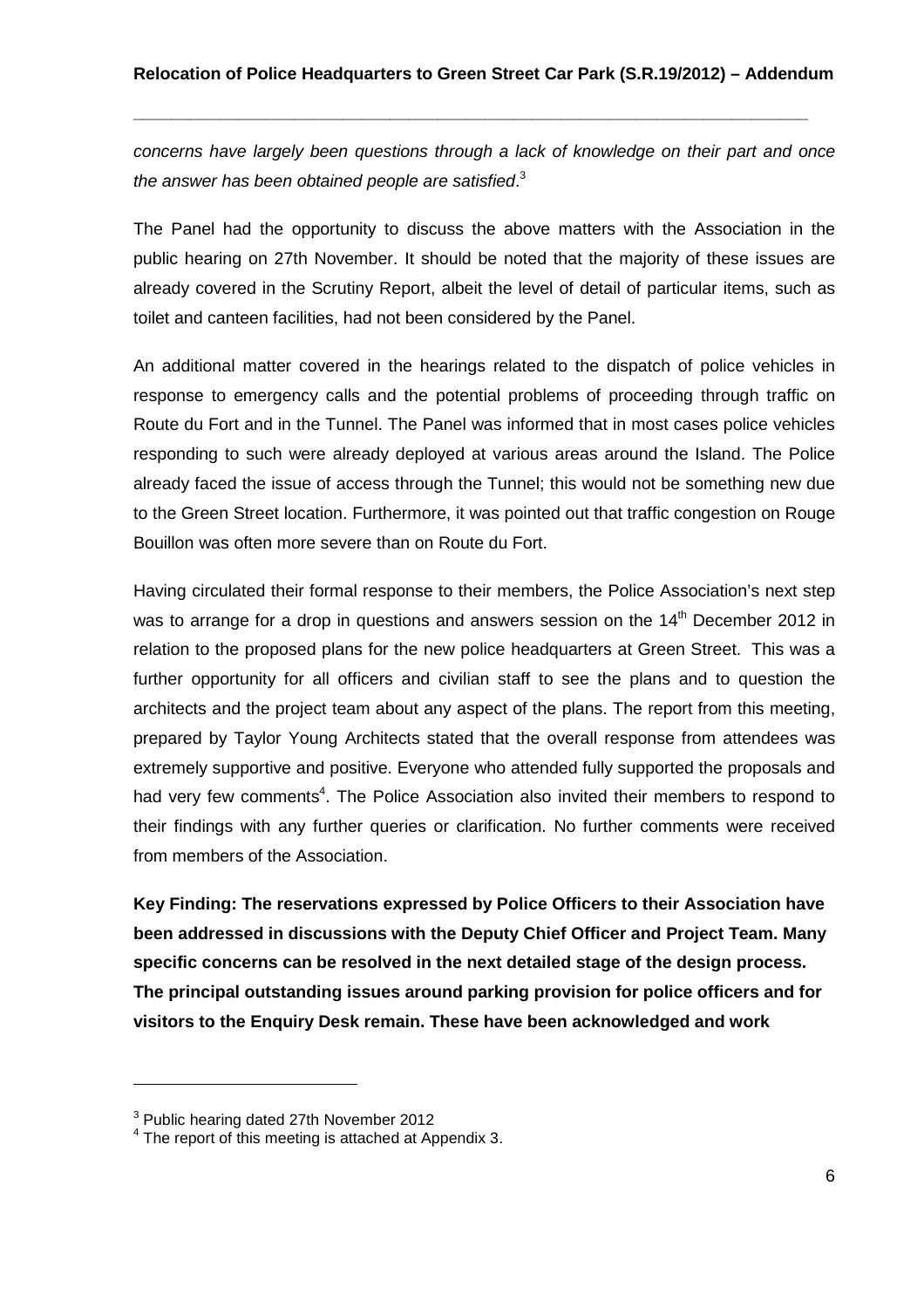**remains to be done by the States of Jersey Police and the Project Team to define a solution.** 

**\_\_\_\_\_\_\_\_\_\_\_\_\_\_\_\_\_\_\_\_\_\_\_\_\_\_\_\_\_\_\_\_\_\_\_\_\_\_\_\_\_\_\_\_\_\_\_\_\_\_\_\_\_\_\_\_\_\_\_\_\_\_\_\_\_\_\_\_\_\_\_**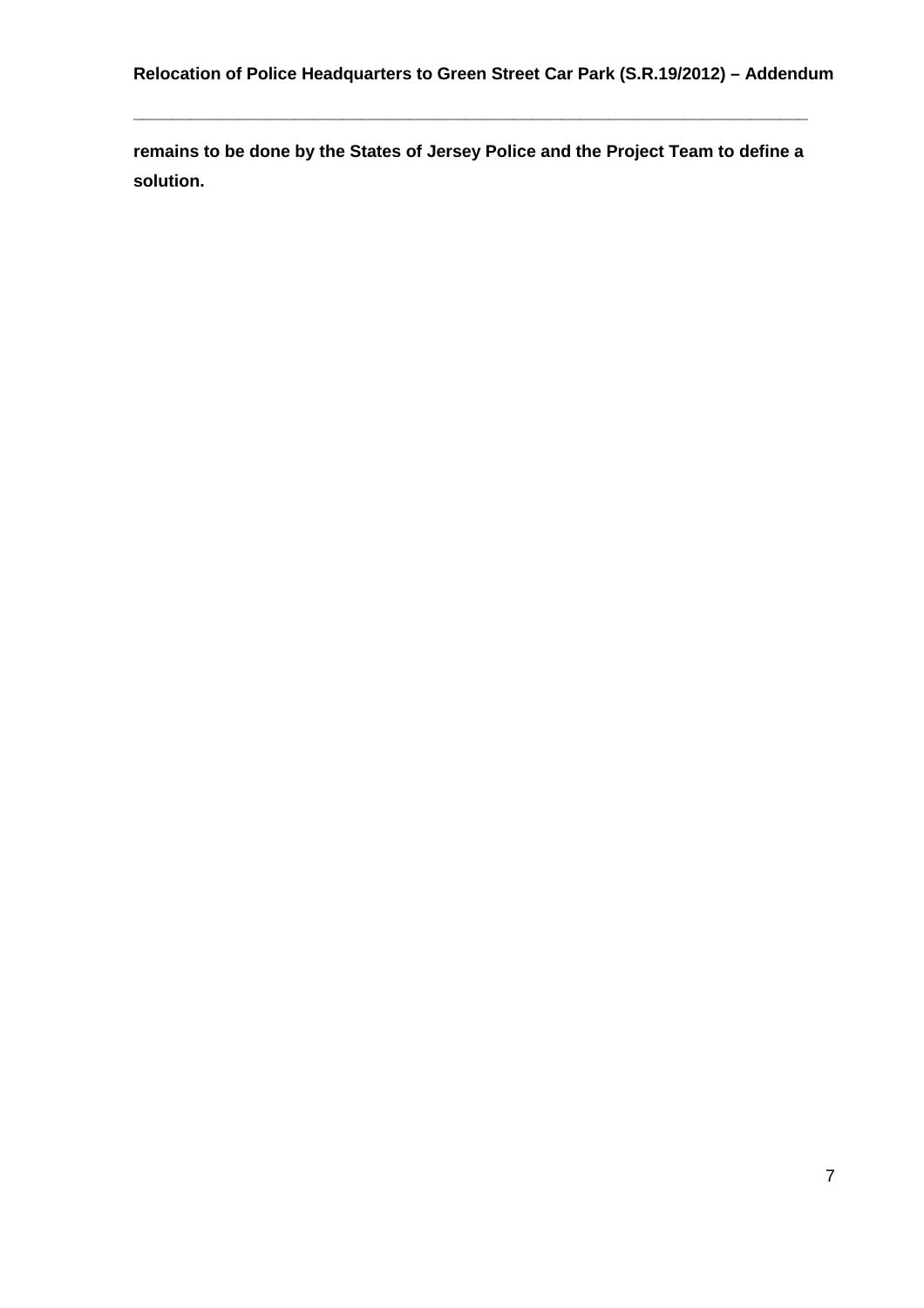# **4. Consultation with civilian staff**

Having discussed the views of police officers on the design details in proposed new building, the Panel considered that it would also be appropriate to hear the views of civilian staff at Police Headquarters. There are 88 civil servants and 9 manual workers, making up nearly one third of the workforce in the building. They are involved in administrative work but also have some involvement in operations, for example in the Police Control Room. Some are former police officers with therefore an understanding of the implications of the building for police work.

Consultation with civilian staff, however, was not as straightforward as with police officers as they do not have a dedicated association to represent their interests in the same way as the Police Association. The civilian staff may belong to the civil service and manual worker associations but these associations only represent a minority proportion of the workforce. Furthermore, these associations were not in a position to enter the kind of detailed discussions with the project team and to provide the feedback to their members as had occurred for police officers.

Nevertheless, the Panel did receive some feedback from nine civilian staff on an anonymous basis. The concerns identified were very similar to those from police officers, the issues of parking and lack of expansion opportunities featuring strongly as well as some particular details relating to specific functions. In summary, the concerns were:

#### **General issues**

- Potential for expansion
- Parking provision in the area
- Staff parking
- Safety for staff leaving the building late at night to access distant parking
- Traffic/tunnel congestion
- Parking for visitors to the enquiry desk
- Exit for police vehicles on to Route du Fort
- Offsite parking for oversized vehicles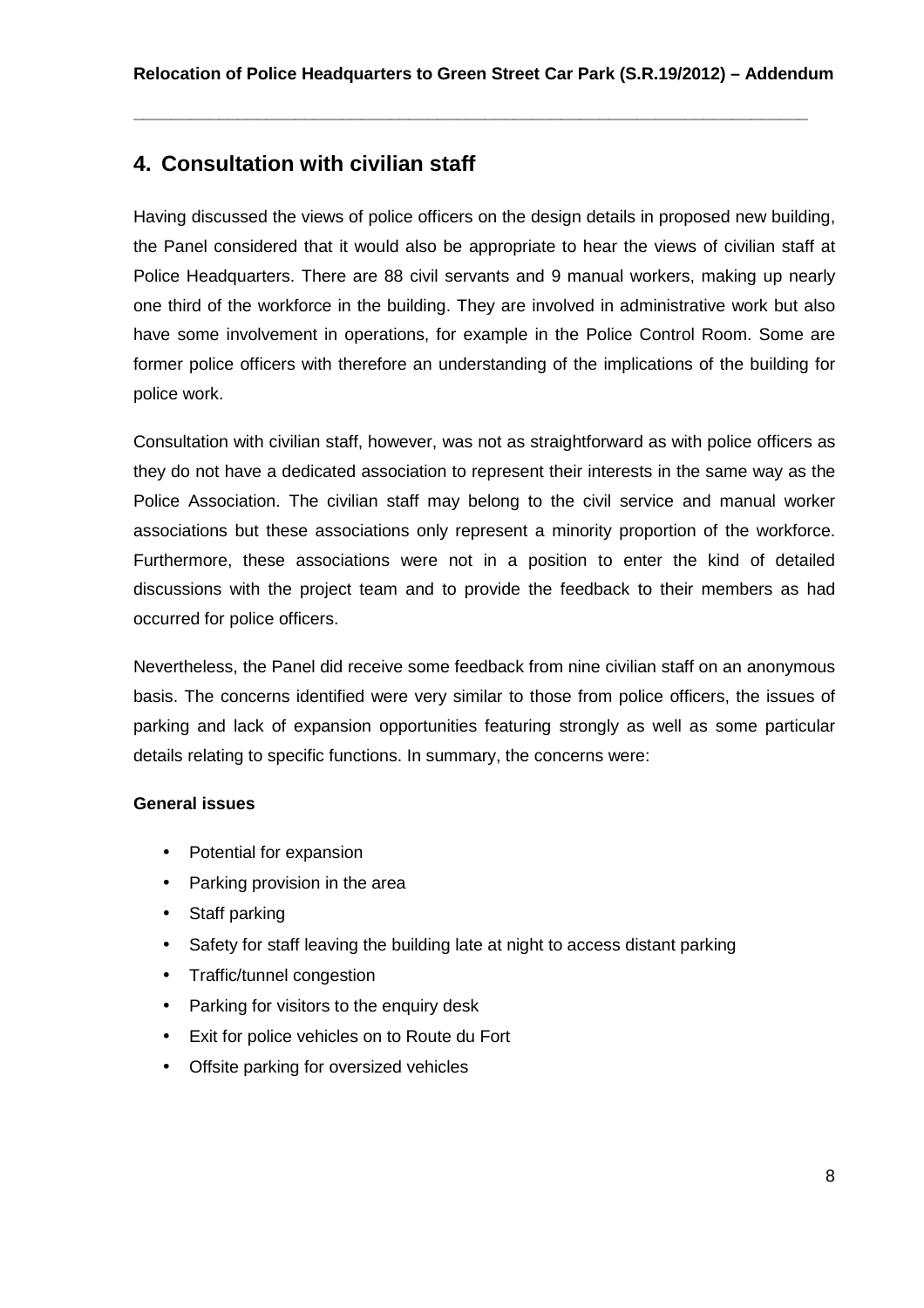#### **Specific issues**

- Control room facilities
- Air conditioning and air circulation in areas of high computer usage
- Desk sizes
- Centralised printing
- Storage area for files
- Locker provision for staff
- Location of property store
- Facilities for bicycle storage

One respondent highlighted the inadequacies of the current accommodation; three voiced frustration at the delays and urged the States to get on with the new building.

The Panel received a detailed response from the Deputy Chief Officer addressing each of the specific issues raised.<sup>5</sup> A copy of this response has been provided to all those who contacted the Scrutiny Panel.

As previously stated, the civilian staff also had the opportunity to see the plans, meet the architects and project team and seek clarification of issues at the drop in question and answer session arranged by the Police Association on 14th December 2012.

**Key Finding: Feedback from civilian staff raised very similar concerns to those given to the Police Association, the issues of parking for staff and visitors and the lack of expansion possibilities featuring strongly. The Panel believes that in the main the specific concerns expressed by civilian staff can be addressed through appropriate discussion and interchange with management in the same way that police officer concerns have been addressed.**

 $5$  A copy of this response is available together with the full comments from civilian staff at appendix two.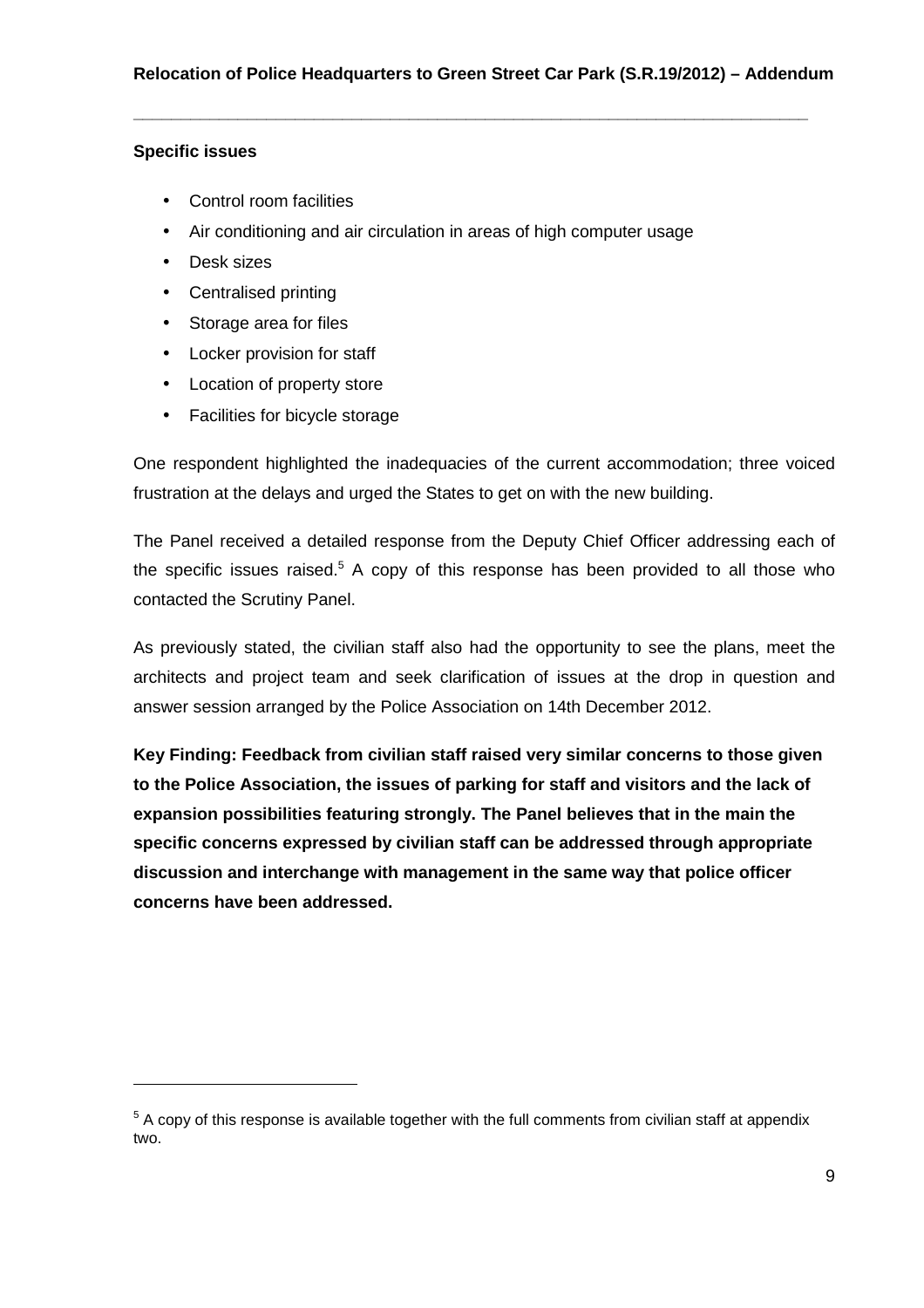#### **Response of States of Jersey Police**

The Deputy Chief Officer told the Panel in the public hearing that the additional consultation by the Police Association, although rather late in the day, had been helpful in moving the project along.

He explained that the project was currently at a relatively early stage in the design process which had eleven stages from inception to finalisation. The project was currently only at Stage D, which involved the development of plans and proof of concept to enable them to go forward to seek planning approval. He commented: 'The level of detail we have gone into thus far is perhaps beyond what would normally happen at stage D. Once the decision is taken by the planning authorities and, for instance, if approval were given, we then move into stage E, and that is normally the very detailed planning about layouts and the internal provision of services within a building, and that is where that would normally take place.' $^6$ 

The reason given for providing the current level of detail in the planning application was to satisfy that the building could meet the user requirement and that it could be built within budget.

Consequently, he said, there was still ample opportunity to refine the very detailed planning about layouts and the internal provision of services within the proposed building and to address legitimate issues raised by staff feedback.

The Deputy Chief Officer said that although there had been considerable consultation about the proposals, including senior managers, middle managers, team meetings and individuals, it had not been possible to speak directly to every member of staff. An extensive consultation process had already led to detailed revision of the original plans: 'We have talked it through from a police perspective organisationally how we would want to see working practices work, how we can get business improvements from the way in which we operate within the building through co-location and whatever. …… We have had individual feedback and team feedback and there have been a number of iterations of these plans - probably 10, 20 maybe - as we have worked things through, taking account of the feedback and trying to get things right. In some cases, you had a total redesign of some of the floors to make sure that works,

 $\overline{a}$ 

<sup>&</sup>lt;sup>6</sup> Public hearing dated 27th November 2012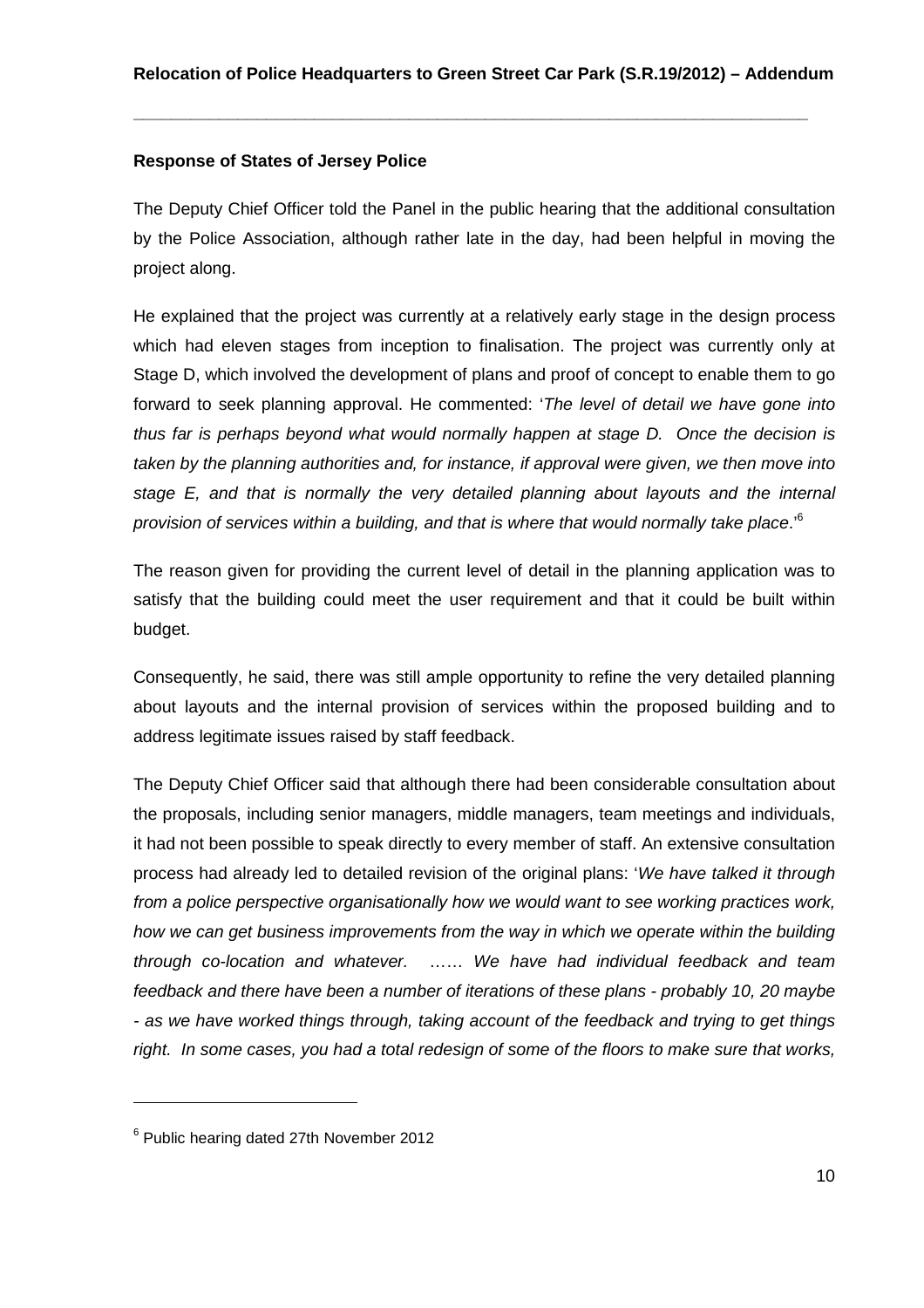and that has been really positive … The consultation has been extended to the Civil Service manual workers and non-police officers themselves. It has been very extensive really since the inception of the review of the user requirement for this current site and there have been lots of opportunities there.  $7$ 

For the most part, he said, the latest consultation carried out by the Police Association had gone over issues already addressed: Some of the issues that have emerged as a result of the consultation, the most recent consultation for the Police Association, are not new, they have been raised before, and we have addressed those.<sup>8</sup>

He acknowledged, however, that some new issues such as the access from the Enquiry Desk to the Custody Suite had emerged and a solution would be incorporated in the next design stage. The only outstanding still to be resolved for the Police Association was the provision of parking for police officers.<sup>9</sup>

**Key Finding: Further detailed refinement of plans for the Police Station will take place at the next stage of the design process and will be able to respond to specific issues raised by staff.** 

<sup>7</sup> Ibid

<sup>&</sup>lt;sup>8</sup> Ibid

 $9$  The full response of the Deputy Chief Officer is available on the Scrutiny website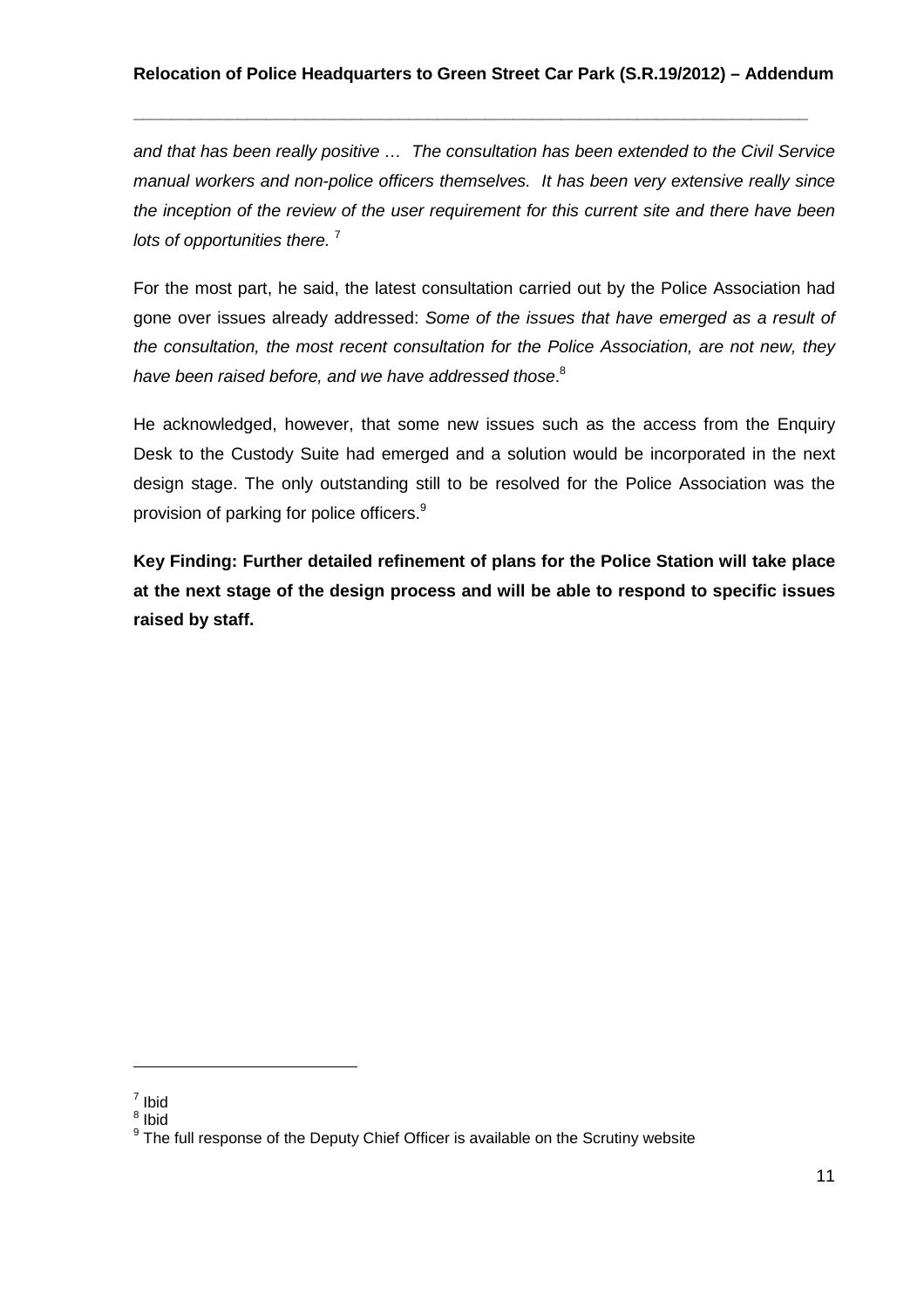## **5. Issues raised in Scrutiny Report**

The key findings in the Scrutiny report (S.R. 19/2012) related to

- Firstly, the lack of parking provision for police officers and for members of the public who visit the Police Headquarters for a variety of reasons;
- secondly to the lack of opportunity for future expansion of the building in order to accommodate additional services which the Panel believed would be likely to emerge in response to needs in society; and
- thirdly to the apparent lack of consultation with the Honorary Police about their requirements within the new building.

The public hearing with the Minister for Home Affairs and the Assistant Minister for Treasury and Resources was an opportunity for further consideration of these matters.

#### **Options for Staff Parking**

The Assistant Minister for Treasury and Resources informed the Panel that it was intended that options for staff parking, including the offer of 40 private parking spaces nearby, would be examined at the next detailed stage in the planning process when a comprehensive travel plan for all users of the building would be developed.

#### **Public access parking**

Similarly, there remained an opportunity to revise current plans for public access parking facilities in response to the concerns that had been raised. The Minister for Home Affairs outlined a number of ideas that he already had; others might still emerge. The Scrutiny Panel had suggested that a suitable area of Green Street car park might be designated for this purpose. He described one of his ideas as follows: 'I have asked officers to explore [an] ambitious approach to that, which we are still very much at the possibility, thinking it would require a redesign, but my idea is basically to have dedicated spaces for visitors in the south-west corner on the first floor (towards the tunnel) with a door with a buzzer there, where people would ring, as you do at prison if you go there, and say: "I am coming into the police station. Could you let me through?" There would need to be a short bridge, because there is a gap between the buildings, and then you would be walking down the roadway, which is pretty well exactly the same height as the first floor, which leads to the front of the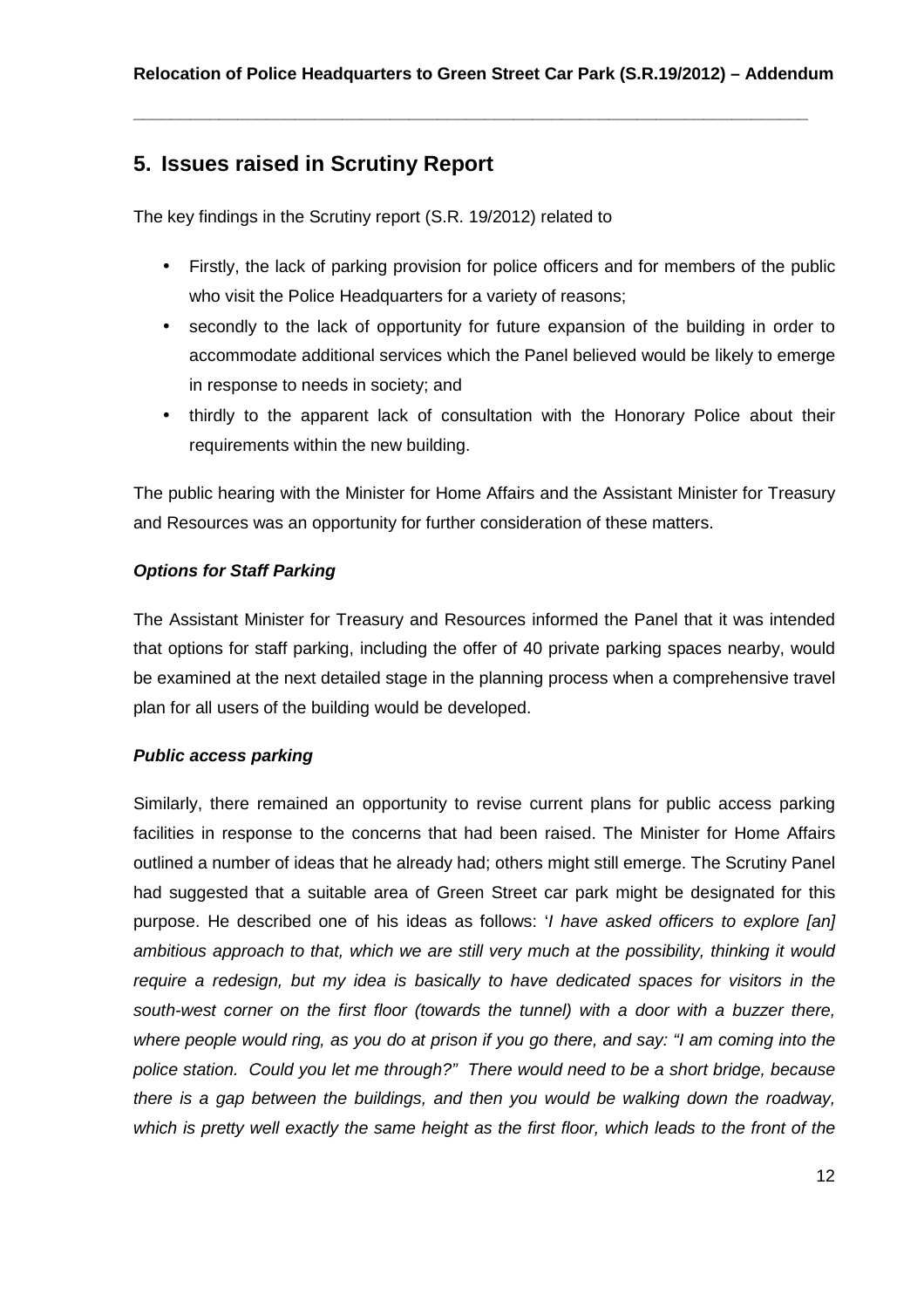building. Now, that creates security issues which we would have to iron out, it creates safety issues in terms of pedestrians and so on, but that is certainly a plan which would radically improve access for members of the public, which we would need to investigate.<sup>10</sup>

#### **Establishment changes at Police Headquarters**

The States of Jersey Police provided the following figures relating to establishment changes since 1995.

|      | <b>Police</b><br><b>Officers</b> | Civilian staff<br>(inc PT) | Total | <b>Comment</b>                                                                                                                                                                         |
|------|----------------------------------|----------------------------|-------|----------------------------------------------------------------------------------------------------------------------------------------------------------------------------------------|
| 1995 | 247                              | 69                         | 316   | Establishment following Clothier report                                                                                                                                                |
| 2001 | 241                              | 74                         | 315   | Some civilianisation and growth of<br>financial crime                                                                                                                                  |
| 2005 | 246                              | 79                         | 325   | Terrorism and RIP laws                                                                                                                                                                 |
| 2010 | 249                              | 86                         | 335   | Offenders Law;<br>Sex<br>growth<br>- in<br>compliance requirements (eg vetting<br>and $ T\rangle$                                                                                      |
| 2012 | 227                              | 108                        | 335   | CSR and civilianisation of uniformed<br>posts. A commitment not to go below<br>225 officers until resilience review is<br>completed. Further c7 civilian posts<br>also in the pipeline |

The Panel noted that although there had been a reduction in 20 police officer posts since 1995 (down from 247 to 227) there had been an increase of 39 civilian staff (up from 69 to 108) with a further circa 7 posts in the pipeline.

The comments showed that this increase had been necessary due to the growth of financial crime, the introduction of new legislation (in relation to terrorism, the regulation of investigatory powers and sex offences) and the growth in compliance requirements (vetting and IT).

 $\overline{a}$ 

<sup>&</sup>lt;sup>10</sup> Public hearing dated 27th November 2012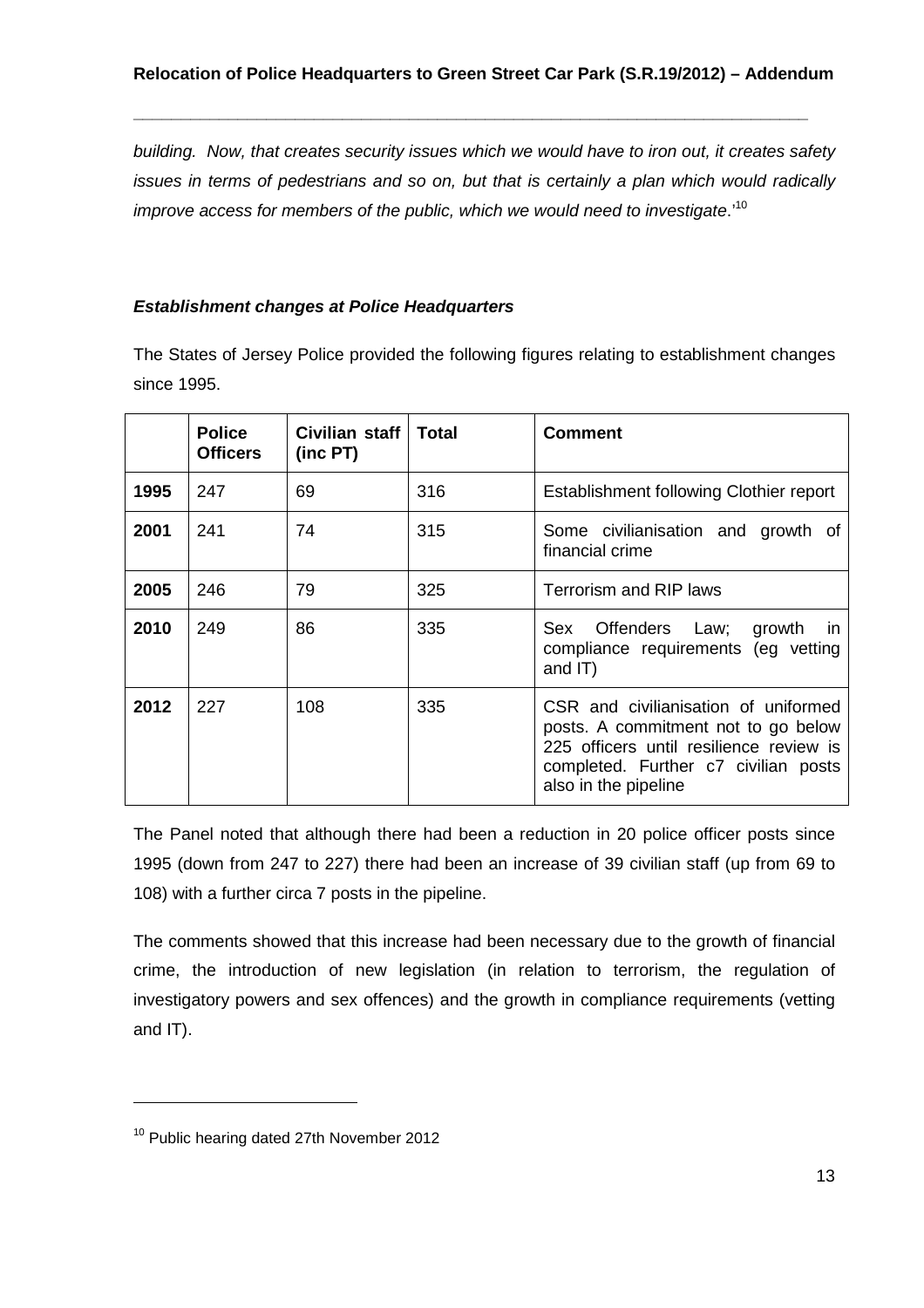Furthermore, it was noted that this increase in staffing had occurred during a period when crimes levels were falling. The Minister provided figures showing an ongoing drop in crime figures over the past ten years, which he considered to be a sound basis for not expecting any requirement for expansion of the Police force in the foreseeable future.

#### **Crimes figures 2002-12**

|  | 2002 5,427                  |
|--|-----------------------------|
|  | 2003 5,172                  |
|  | 2004 5.589                  |
|  | 2005 5,229                  |
|  | 2006 5,027                  |
|  | 2007 4,665                  |
|  | 2008 4,818                  |
|  | 2009 4,538                  |
|  | 2010 4,564                  |
|  | 2011 3,981                  |
|  | 2012 3,007 (as of 18.10.12) |

**Key Finding: In the Panel's view the figures for police establishment and crime figures over the last ten years appear to give weight to its belief that the Police Station should take account of potential requirements for future expansion in response to developing services.** 

#### **Opportunity for future external expansion**

In response to concerns about the lack of expansion possibilities the Minister for Home Affairs pointed out that the lifespan of the existing car park building in Green Street was between seven and seventeen years (up to 2019 or 2029) and that this represented a potential opportunity to expand the Police building if a need had been established. He said: Now, clearly when the point arises at which a decision is made that the building needs to be replaced or extended or whatever, there then is a situation if at that stage it became apparent that additional building would need to take place in relation to this building, which we are not expecting, because as you know on the figures, our current figures are dropping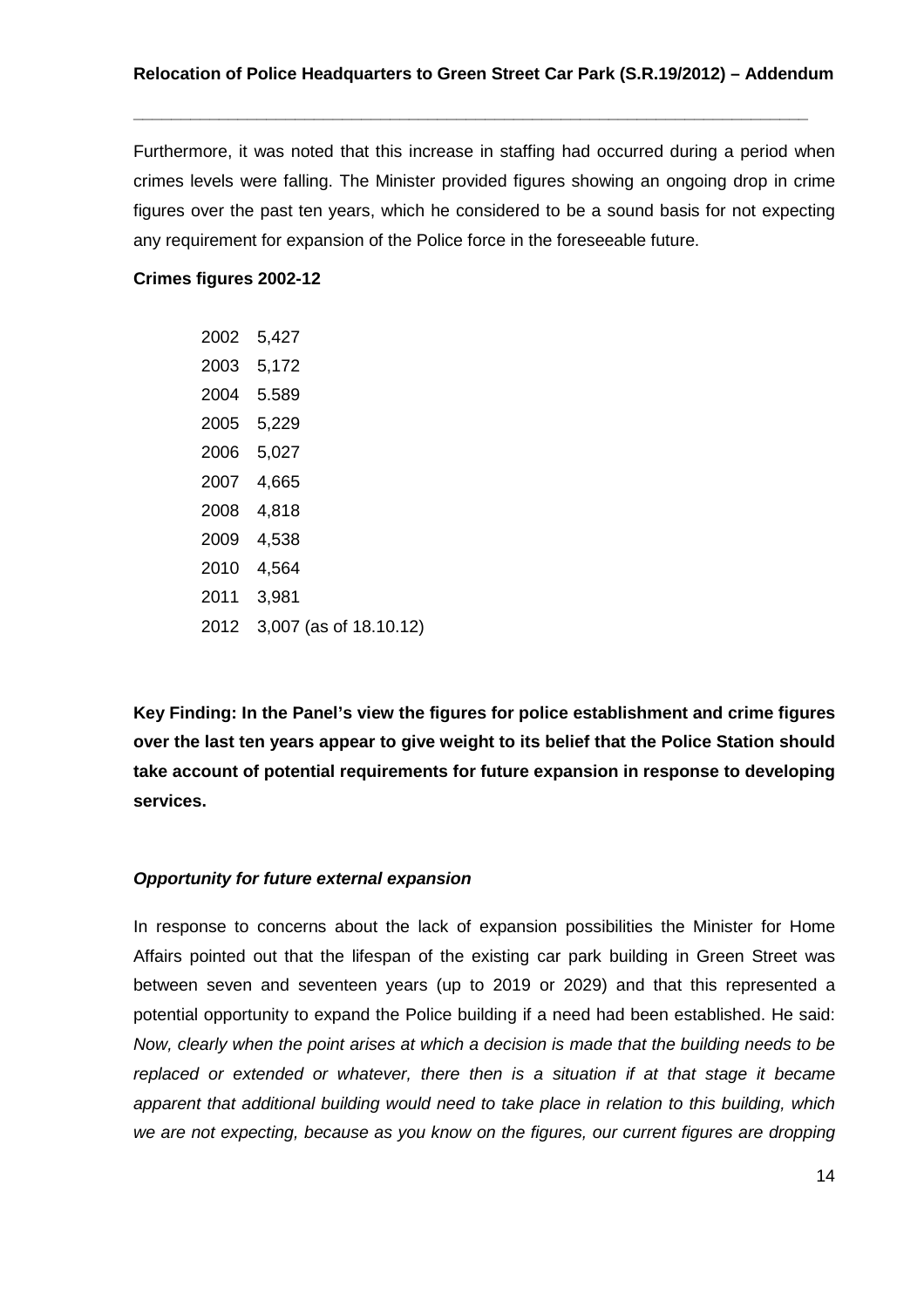and I am expecting that pattern to continue to occur. But if that then happened, then clearly we have a situation where on the demolition of that site next door, it is possible to insert an extension to the existing building, between the existing building and what will now be the new car park, which is likely, I think, to have more floors that the present one.<sup>11</sup>

**Key Finding: The Minister believes that there may be a future possibility to expand the building depending on future redevelopment of the existing Green Street Car Park.** 

#### **Internal Expansion flexibility**

The Assistant Minister for Treasury and Resources told the Panel that the office space within the new building had been designed with an overall expansion flexibility of 10% - the space was designed to be 10% bigger than is required. The Panel was informed that the plans were prepared on the assumption of 236 police officers. The current authorised strength for police officers within the Medium Term Financial Plan is 227.<sup>12</sup>

The Deputy Chief Officer added that there was adequate expansion space within the building for the foreseeable future. In addition to the 10% expansion flexibility for workstation space there was 10% circulation space allowance. It was not simply a matter of cramming more people into the planned office space. There was over-capacity in terms of breakaway places and meeting rooms which could be used as increased expansion of space if needed in the future. While some parts of the building were fixed with solid walls, such as the custody suite, the office accommodation was flexible: It can be moved about, and it needs to, because policing is a dynamic operation and we need to create different teams at different times and have that flexibility to move things around and space to do that is absolutely essential.<sup>13</sup>

The Deputy Chief Officer acknowledged that the Police Association had identified one of the offices where it appeared that people were 'crammed in like sardines'. 'But as I say, that is a stage E issue. We have looked at it again. My colleague and I looked at it again with the

 $\overline{a}$ 

 $11$  Ibid

<sup>&</sup>lt;sup>12</sup> The actual numbers of police officers fluctuates according to factors such as retirement and recruitment and stands as at November 2012 at 221.

<sup>&</sup>lt;sup>13</sup> Public hearing dated 27th November 2012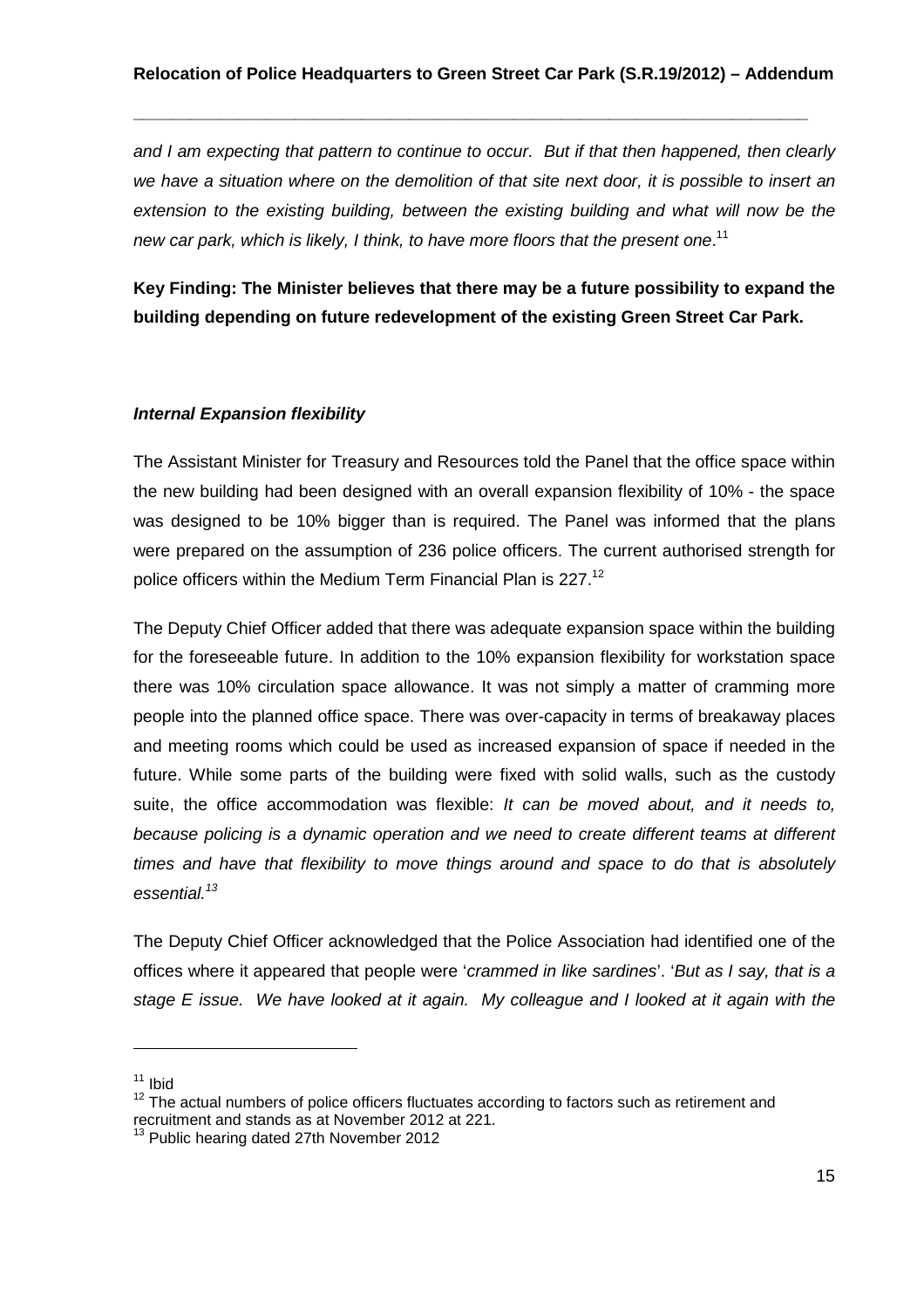architects and that can be remedied very easily, so we get it back to 6sqm plus 10% plus 10% and we can adjust that.<sup>114</sup>

**Key Finding: The office space within the new building has been designed with an overall expansion flexibility of 10% in theory. This will allow concerns about specific office accommodation to be considered at the next stage of the design process.** 

#### **Consultation with Honorary Police**

The Deputy Chief Officer also informed the Panel that direct consultation with the Honorary Police had been planned for Stage E. However, provision had already been made within the building for Centeniers to have private consultation facilities within the custody suite, where they could read papers in private and charge individuals. Advocates would also require interviews in that area. In addition it was anticipated that the Honorary Police would have access to other parts of the building, in particular the top floor for major incident response and for training facilities. Provision for Honorary Officers parking was also included in the basement.

**Key Finding: Direct consultation with Honorary Police Officers will take place at the next stage of the design process.** 

#### **Project costs**

Finally, the Assistant Minister for Treasury and Resources confirmed that the capital budget for the new building remained at £21m. The specifications for the project, however, had been reduced significantly following a review carried out in 2009.

The current expenditure on the pre-application process (including Lime Grove) totalled £660,000 to date.

 $\overline{a}$ 

 $14$  Ibid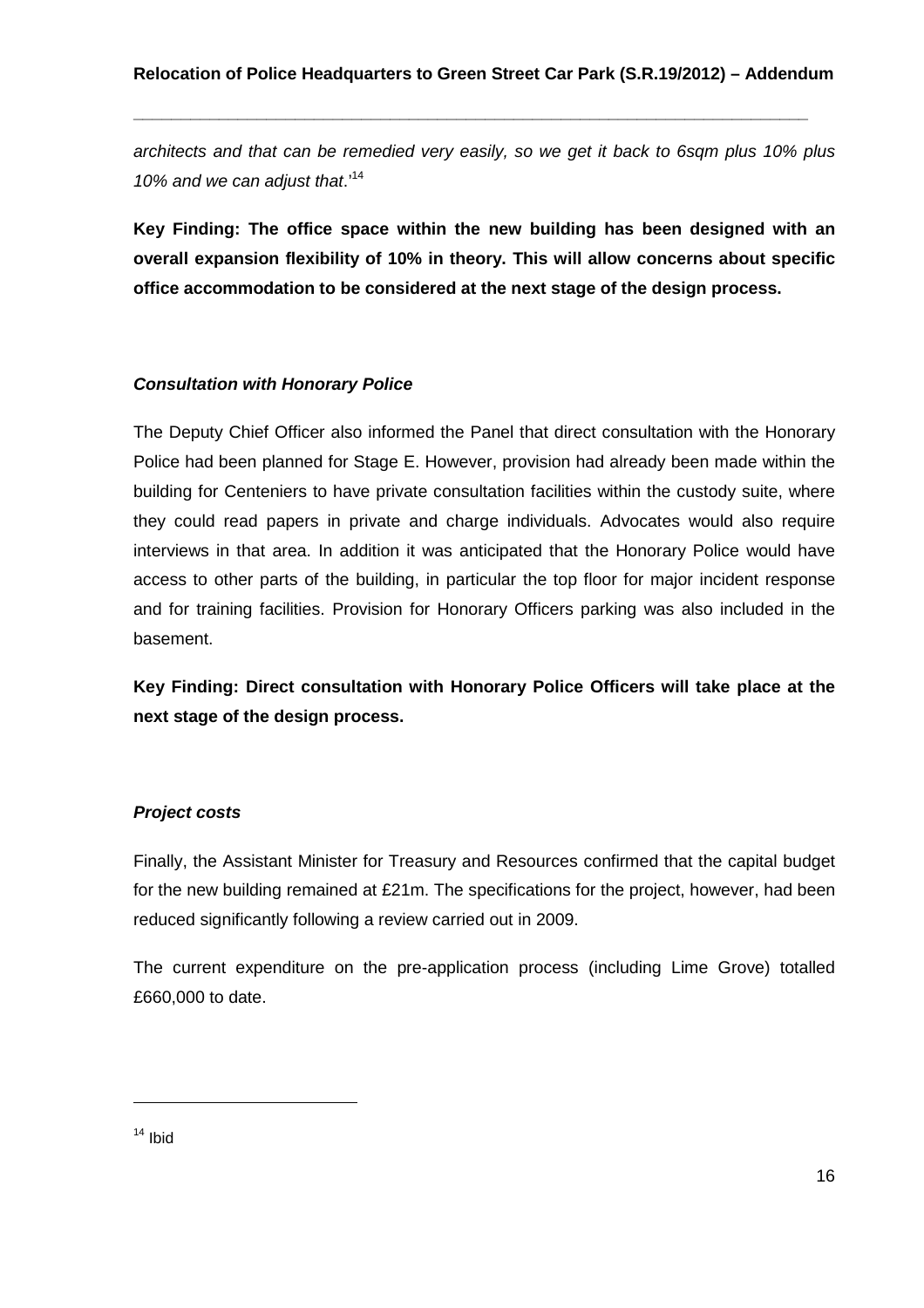#### **Relocation of Police Headquarters to Green Street Car Park (S.R.19/2012) – Addendum**

**\_\_\_\_\_\_\_\_\_\_\_\_\_\_\_\_\_\_\_\_\_\_\_\_\_\_\_\_\_\_\_\_\_\_\_\_\_\_\_\_\_\_\_\_\_\_\_\_\_\_\_\_\_\_\_\_\_\_\_\_\_\_\_\_\_\_\_\_\_\_\_** 

He said that the maintenance requirements for ongoing occupation of the Rouge Bouillon site would amount to between £900,000 and £1m.

The cost of alternatives to the current proposals at Green Street car park would amount to at least £3m in excess of the current budget.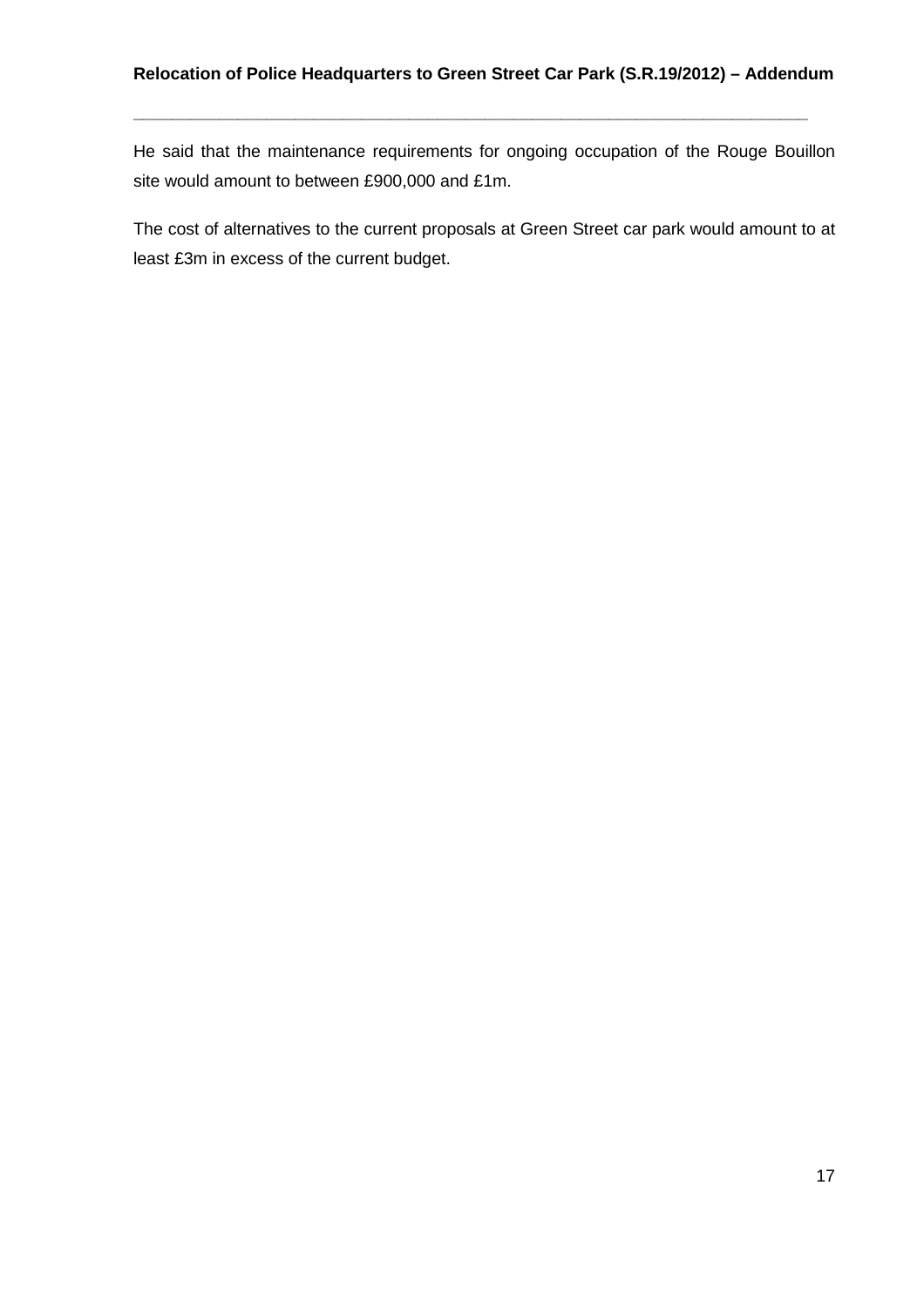# **Appendix 1: Police Association**

**Formal Response To Concerns Raised By Police Officers In Relation To The Proposed New Police Headquarters At Green Street.** 

This report details the findings by the Police Association Committee into concerns raised by their members as a result of a canvass of the membership being undertaken by the Police Association.

This action was instigated due to the Police Association being made aware of a possible enquiry by the States Scrutiny Panel seeking the Association membership view on the proposed plans for the new police headquarters.

In late October 2012 all States of Jersey police officers were contacted by email seeking their view either positive or negative, which they had regarding the Green Street plan. It was felt that the only way the membership's view could be given was by asking them for it. In total there were 21 responses, representing approximately 10% of the current membership.

These concerns were forwarded to the SOJP PHQ project team, Deputy Chief Officer Barry TAYLOR and facilities manager, Rob MOY inviting their response and also several meetings were arranged with them to discuss the content of the concerns. This was felt necessary by the Police Association prior to any meeting with Scrutiny, as it was only fair to give them an opportunity to answer the questions asked. This has been an extremely positive and informative process and has resulted in nearly all of the issues having been addressed to the satisfaction of the Association and also some minor modifications to the plans being identified.

It is important to outline the remit of the Police Association during this process. The Association agreed that it was only appropriate that we would address issues relating to the welfare and efficiency of officers, and not the wider management issues such as public parking, traffic flow and public access etc. This being pursuant with our raison d'etre as outlined in the Police Force Jersey Law. In general matters relating to operational management were also considered not to be of concern to the Association, but there was a caveat to this, that if it was identified to be an operational failing that could impact on welfare, efficiency or loss of officer morale then it would fall back onto the Association's radar.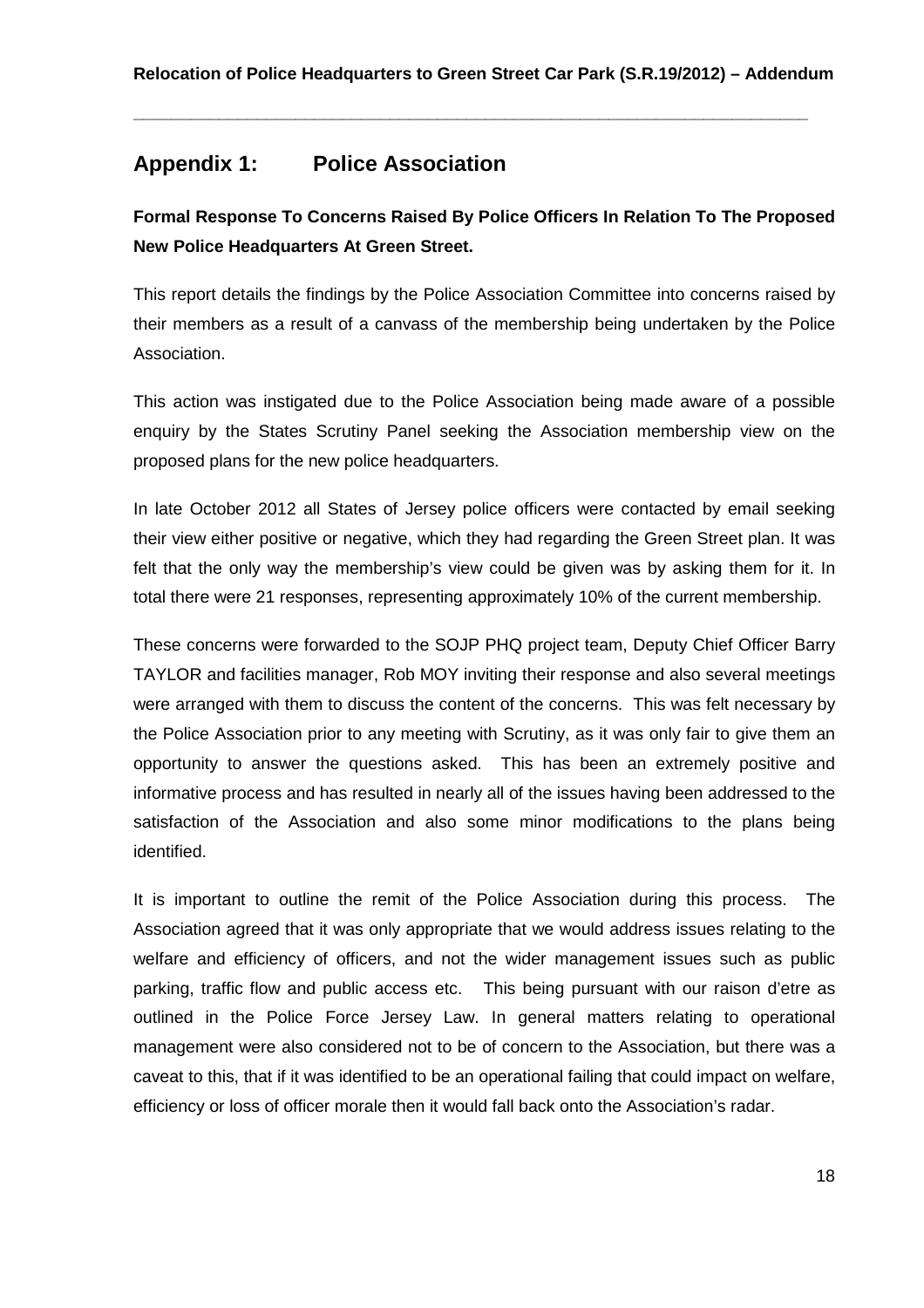On Tuesday 20th November 2012 the Police Association convened an extraordinary committee meeting, which was attended, by DCO TAYLOR and Rob MOY. The purpose of the meeting was for the committee to assess the answers provided by Mr. TAYLOR. The committee then addressed the members concerns and the answers given one by one and voted on each concern as to whether it had been addressed to satisfaction. This was assisted greatly by the committee being able to ask further questions and to probe the Deputy Chief Officer and Mr. MOY more in depth where necessary.

Now follows the issues that were addressed:

The concern relating to the length of the corridor in custody was raised and the DCO and RM assured the committee that it was designed especially to assist in non-compliant prisoners, holding cells placed along it for violent detainees and that it mirrored best practice in UK. The project team had actually visited UK custody suites and seen it in live time. The majority of the Committee accepted this. (Committee Vote  $6 - 1$  with one against)

The concern regarding there being sufficient toilets was raised. The DCO stated that those shown on the plans were the minimum amount that would be there and that there were more than legally required. There was likely to be more in final plans. (Committee vote – all satisfied)

The concern regarding insufficient canteen facilities: DCO stated that there was a general canteen with the facility to have a franchise serving limited meals and also canteen eating areas on all floors. (Committee vote – all satisfied)

The concern regarding the lack of interview rooms and the rooms in operational areas being used by the public: The plans show sufficient interview rooms for both detained persons and witness recording and the rooms in operational areas are not for public use but available as meeting and quiet areas for officers. (Committee vote – all satisfied)

Concerns over storage areas for exhibits and property in operational use: There are several areas for these purposes and it was felt that they were ample. (Committee vote  $-$  all satisfied)

 The concerns over the lack of meeting rooms, briefing areas and lecture room facilities: The plans show that there are numerous rooms available for these purposes and the DCO explained how the area on the top floor could be separated into different units or used as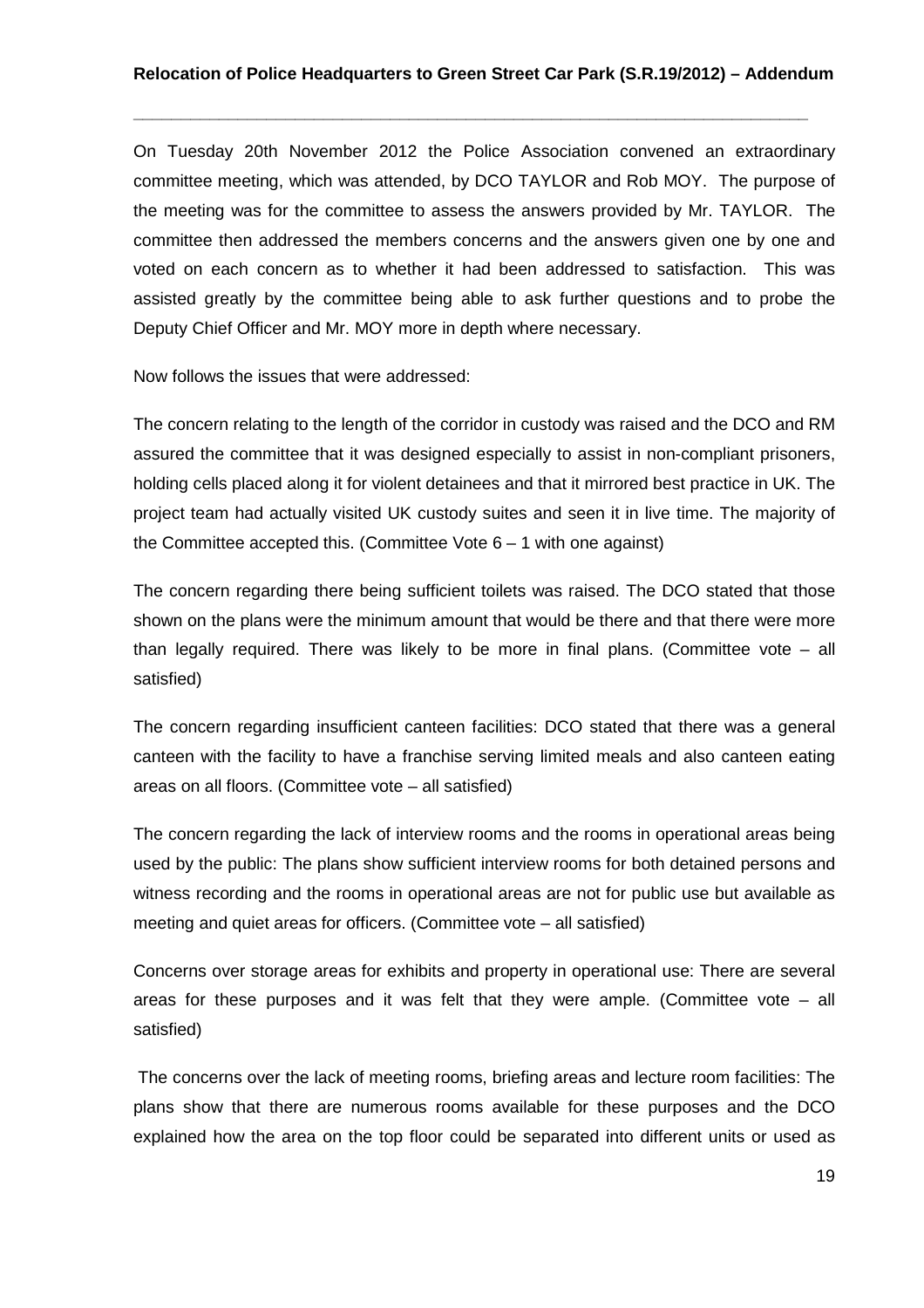one room for lecture style presentations similar to the current Henry Le Brocq Hall at Rouge Bouillon, in fact slightly larger than this. (Committee vote – all satisfied)

The concern regarding parking for officers called in to work is an issue that has not been resolved at this time: Whilst there is public parking available in the area at numerous locations, the concern is that they may not be available at the relevant times and the time taken to locate one.

Concern over light tubes and no natural light: DCO stated that the light tubes do in fact provide natural light and that they are home office compliant. He has documentation to that effect. Jon Breeze asked for a copy of that documentation and this was agreed by DCO. (Committee vote – all satisfied) Documentation since received and appears to comply with Home Office requirements and an email from the Home Office appears to verify this. This would seem to be a good use of the latest technology available.

Concerns over office space for staff: RM stated that the plans allowed for 6msq per unit as opposed to the regulations of 4.3msq. The committee accepts that if this exceeds the British Council of Offices standard, which it appears to, then we are content with this. (Committee vote – all satisfied)

Concern that the new station has got smaller than the original plans: The plans clearly show this not to be the case and that the station has in fact increased in size with the new layout. (Committee vote – all satisfied)

Concern of the lack of secondary pedestrian access: The plans clearly show various points of pedestrian access areas for staff. (Committee vote – all satisfied)

Issue identified that there is no direct access from the enquiry desk to custody to facilitate movement of persons arrested at the desk without going outside: The committee agreed that this was not acceptable and this was also agreed by DCO. RM to look to address this issue. The committee feel that this must be rectified as it represents an officer safety issue if they were to have to escort a person detained at the front office back out the front door and down the side of the building next to moving vehicles, also would force the handcuffing of detainees for this purpose whereas that might be avoided if they are escorted in through the front of the building as at present. There are a quantifiable amount of persons arrested under these circumstances at present.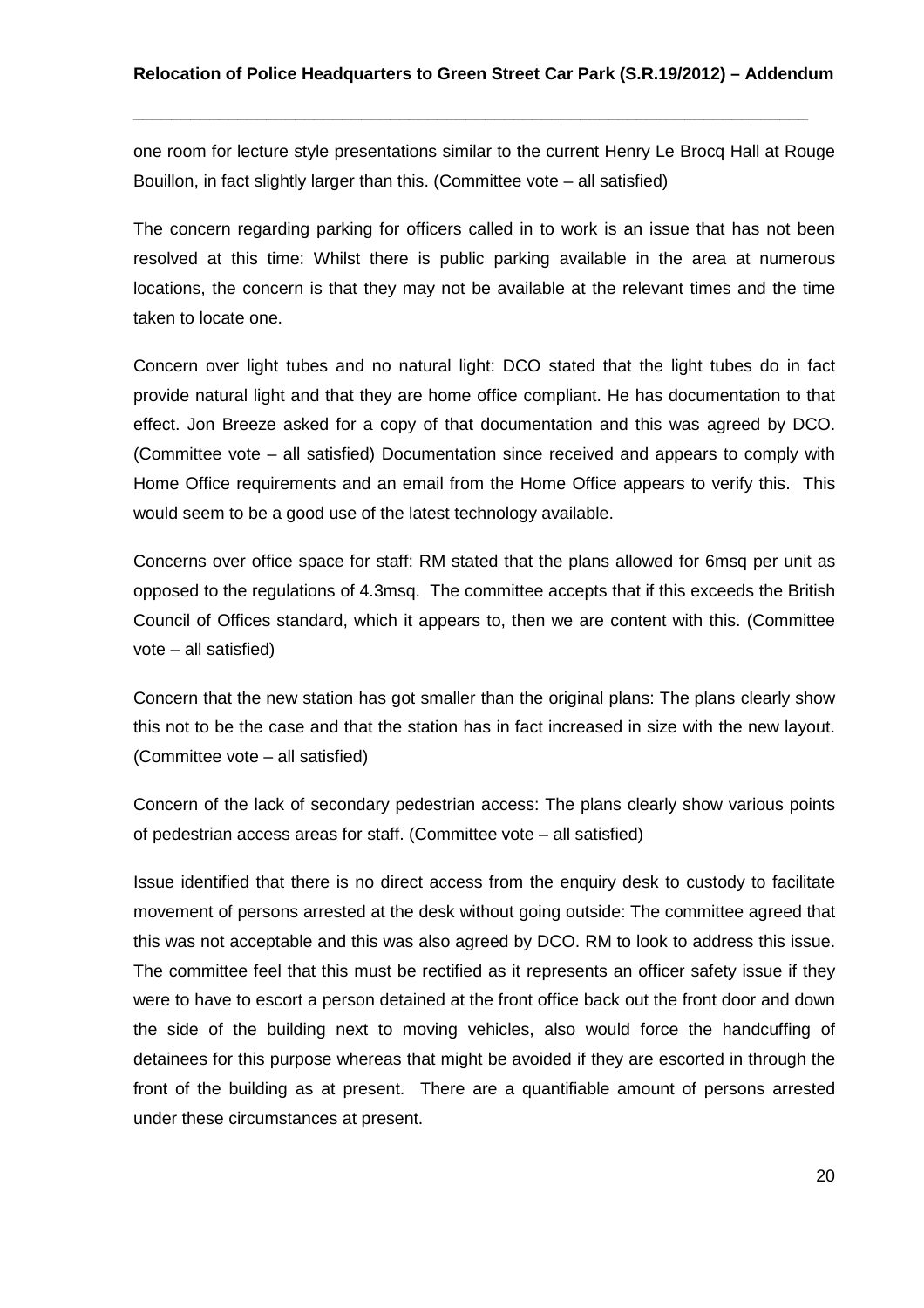Concern over the location of the forensic garage and it not being on site: DCO stated that CSI department had been consulted and that they were happy with the proposed area for their examination area. Committee could see no issue with it being off site. (Committee vote – all satisfied)

Concern that there was not enough storage for documentation and archives: The area at La Collette provides more than sufficient areas for storage and Kevin McKerrell who is responsible for this area has checked this. It is also intended to start using a scanning process to reduce the amount of storage required. (Committee vote – all satisfied)

There is a lot of concern over the lack of parking for officers: The concern is for officer safety, them having to return to vehicles during night time, away from PHQ and coming across aggressive persons they have just dealt with in the street. Whilst there is no dedicated officer parking, there will be an additional 50 spaces for pedal cycles and 50 spaces for motorcycles opposite the police station, which is greatly welcomed. RM has also agreed to speak with TTS as part of the travel plan to explore the idea from Jon Breeze that officers be given free bus travel when to and from work. This will also encourage more officers onto buses where possible, added security for public travelers, driver also having an identified officer on the bus. Would have no impact on bus fare takings given small amount of officers involved and is a concession, which UK officers receive. This subject remains a concern.

Concerns over the lack of expansion opportunities: The DCO states that there will be opportunities to expand and the committee agreed that this was an issue for management and not the members. However was noted at recent States presentation meeting it was muted that there was potential that if expansion was needed then maybe when Green Street car park was demolished then opportunity there. Also it is accepted that due to the nature of policing at present we are reducing as opposed to expanding. (Committee vote – all satisfied)

Concern that operations and intelligence wings in JFCU need to be separate: DCO agreed and this is already in the plans. (Committee vote – all satisfied)

Query as to why we can't revert back to the Summerland option: DCO stated that this has already been signed over to housing and also raised the issue over a part of the land needed only being available at huge expense (ransom strip). (Committee vote – all satisfied)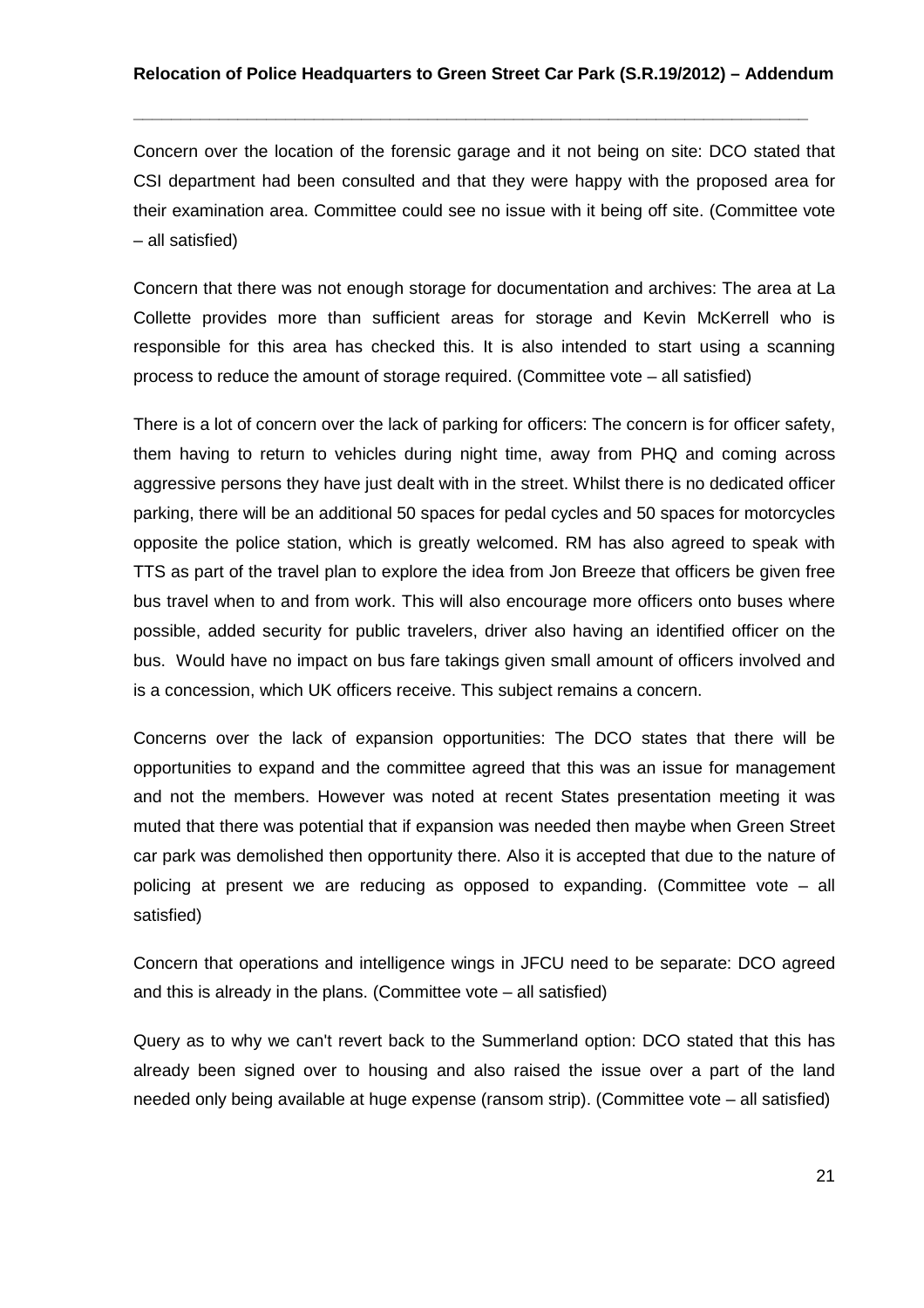Concern over the size of the gym: DCO stated that whilst members can use the gym its primary function is for the fitness tests and officer safety and it is fit for purpose for that. Committee agreed that officers who felt it was not suitable for their needs could get a gym membership somewhere. (Committee vote – all satisfied)

Concerns regarding the public having access to upstairs areas amongst operations: DCO confirmed that this would not be the case and that the intention was always to ensure maximum security in operational areas. (Committee vote – all satisfied)

Concern over officers attending panic alarms into custody having to go through so many doors: When compared from the plans to current practice, there appear to be no difference and would be standard in most UK police stations. (Committee vote and  $6 - 1$  one against)

Having covered all the areas of concern, a general discussion took place about the way forward.

DCO raised a concern that he had about the fact that a member had stated in their concern that the architects were not qualified or experienced to carry out the plans for the station. The DCO stated that this is certainly not the case. Jon Breeze apologised on behalf of the unnamed and misinformed officer. (Jon Breeze has since researched the architects and they are clearly more than qualified). The President is happy to apologise on record in public to the architects, Taylor Young of Bury, who clearly have a history of designing public buildings and in particular police buildings.

This concludes the issues that were addressed and a potential drop in day for **all** officer's to come and question the project team and the architects about the proposed plans has been scheduled for the 12th December 2012 at Rouge Bouillon.

Submitted respectfully on and behalf of the States of Jersey Police Association.

Jon Breeze, President States of Jersey Police Association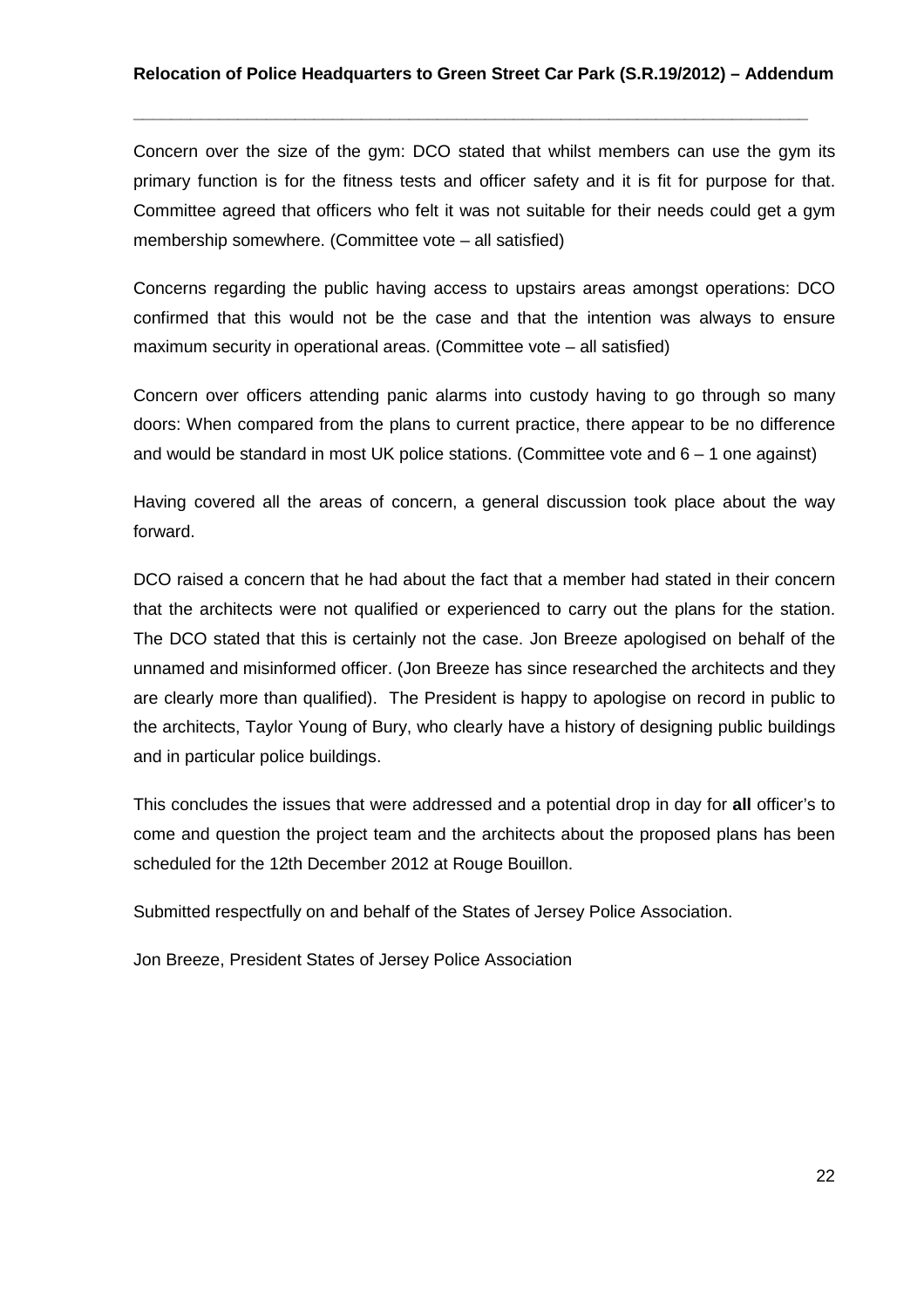# **Appendix 2: Feedback responses from civil service staff**

#### **Introduction**

Nine comments were received from civilian staff at Police HQ on an anonymous basis. The concerns identified were very similar to those from police officers, the issues of parking and lack of expansion opportunities featuring strongly as well as some particular details relating to specific functions. This paper contains

- a summary of the concerns
- full comments received from civilian staff (names removed)
- response from the Deputy Chief Officer to issues raised

**Summary:** In summary, the concerns were:

#### **General issues**

- No room for expansion
- Congested parking provision in the area
- Lack of parking for staff
- Safety for staff leaving the building late at night to access distant parking
- Traffic/tunnel congestion emergency response may be delayed
- Inadequate parking for visitors to the enquiry desk
- Unsuitable exit for police vehicles on to Route du Fort
- Offsite parking for oversized vehicles

#### **Specific issues**

- Control room inadequate size for current CCTV equipment, lack of windows and inadequate kitchen & rest room facilities
- Air conditioning and air circulation in areas of high computer usage
- Desk sizes: Workstation area too small; insufficient number of desks for needs of unit
- Centralised printing
- Storage area for files
- Limited locker provision for staff
- Location of property store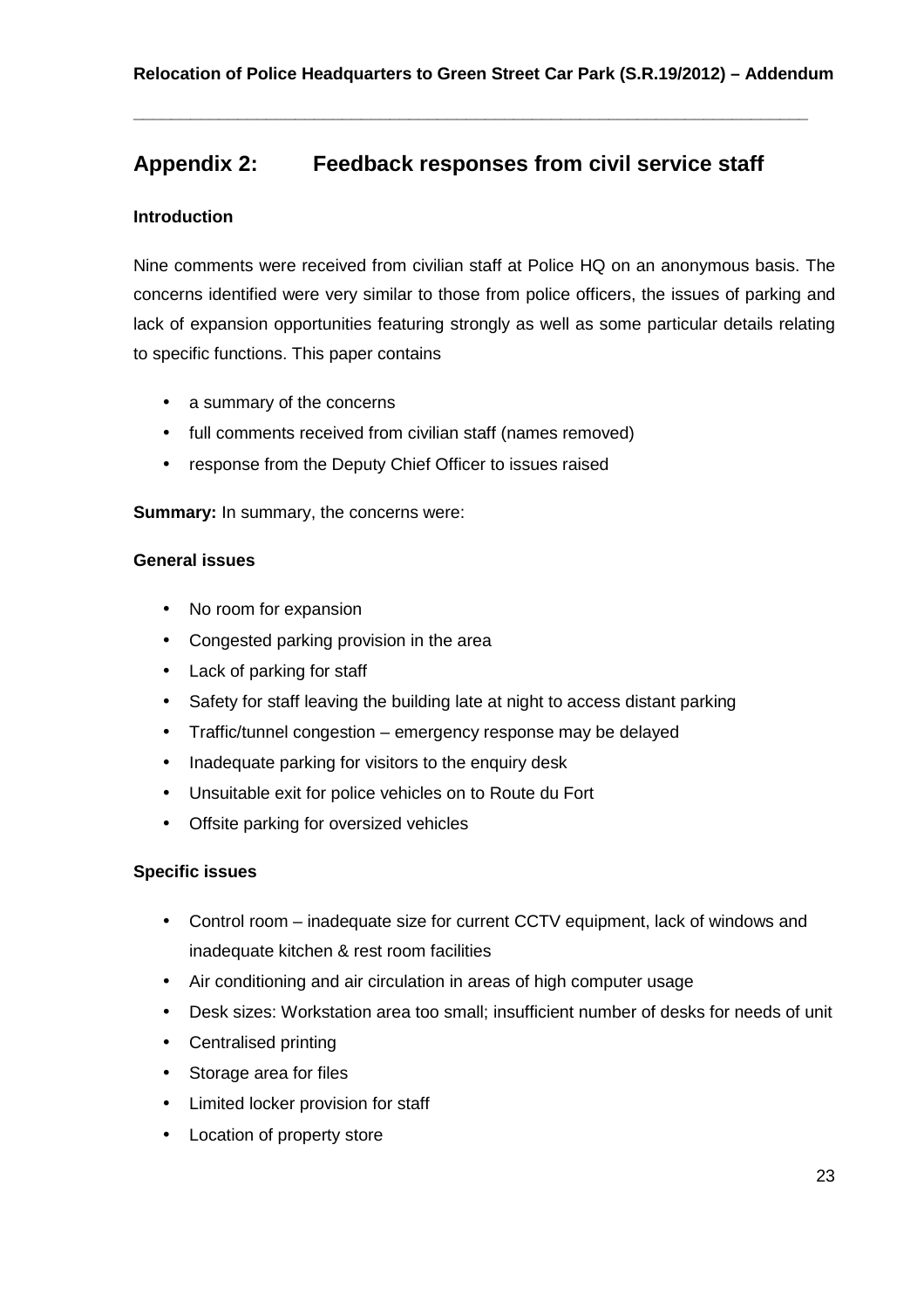• Inadequate facilities for bicycle storage concern over security

One respondent highlighted the inadequacies of the current accommodation; three voiced frustration at the delays and urged the States to get on with the new building.

#### **Comments received in full**

Purely from a practical point of view my concerns are as follows:

- 1) The building will barely be big enough and will leave no room for expansion. I can see that after a few years the premises will be far too small.
- 2) Parking for visitors will be a problem. I have heard a number of proposed solutions but none that are likely to be very successful.
- 3) During peak times the Green Street roundabout is gridlocked with traffic from all directions so emergency calls will be problematic. Admittedly emergency vehicles have to negotiate this area at the moment when proceeding east but if the Station is situated there they will have a problem every time they leave the station during peak hours.

I fully agree that a new Police HQ is long overdue and is needed as a matter of urgency but I do not believe that the Green Street is the right location.

\*\*\*\*\*\*\*\*\*\*\*\*\*\*\*\*\*\*\*\*\*\*\*\*\*\*\*\*\*\*\*\*\*\*\*\*\*\*\*\*\*\*\*\*\*\*\*\*\*\*\*\*\*\*\*\*\*\*\*\*\*\*\*\*\*\*\*\*\*\*\*\*\*\*\*\*\*\*\*\*\*\*\*\*\*\*\*\*\*\*\*\*\*\*\*\*\*\*\*\*\*\*\*\*

[ ] I was asked to look at the plans for the new control room. Where I was asked to, and gave my opinion, that this is also too small for its purpose, I felt I was being fobbed off.

On the plans it did not make provision for all the equipment that we currently use and did not have enough socket points. Plans are to have all the CCTV equipment within the control room on one wall instead of in a separate room, where it is at the moment. This is due to the noise and having to keep this equipment at a low temperature for cooling purposes.

There are only small high level windows that we won't be able to see out of. There are no kitchen facilities to make tea, coffee, or light snacks. When asked about this I was told they would put in a vending machine, bearing in mind that we sit at our desks usually for 10 hours at a time and often have to eat at our desks this is unacceptable. The control room is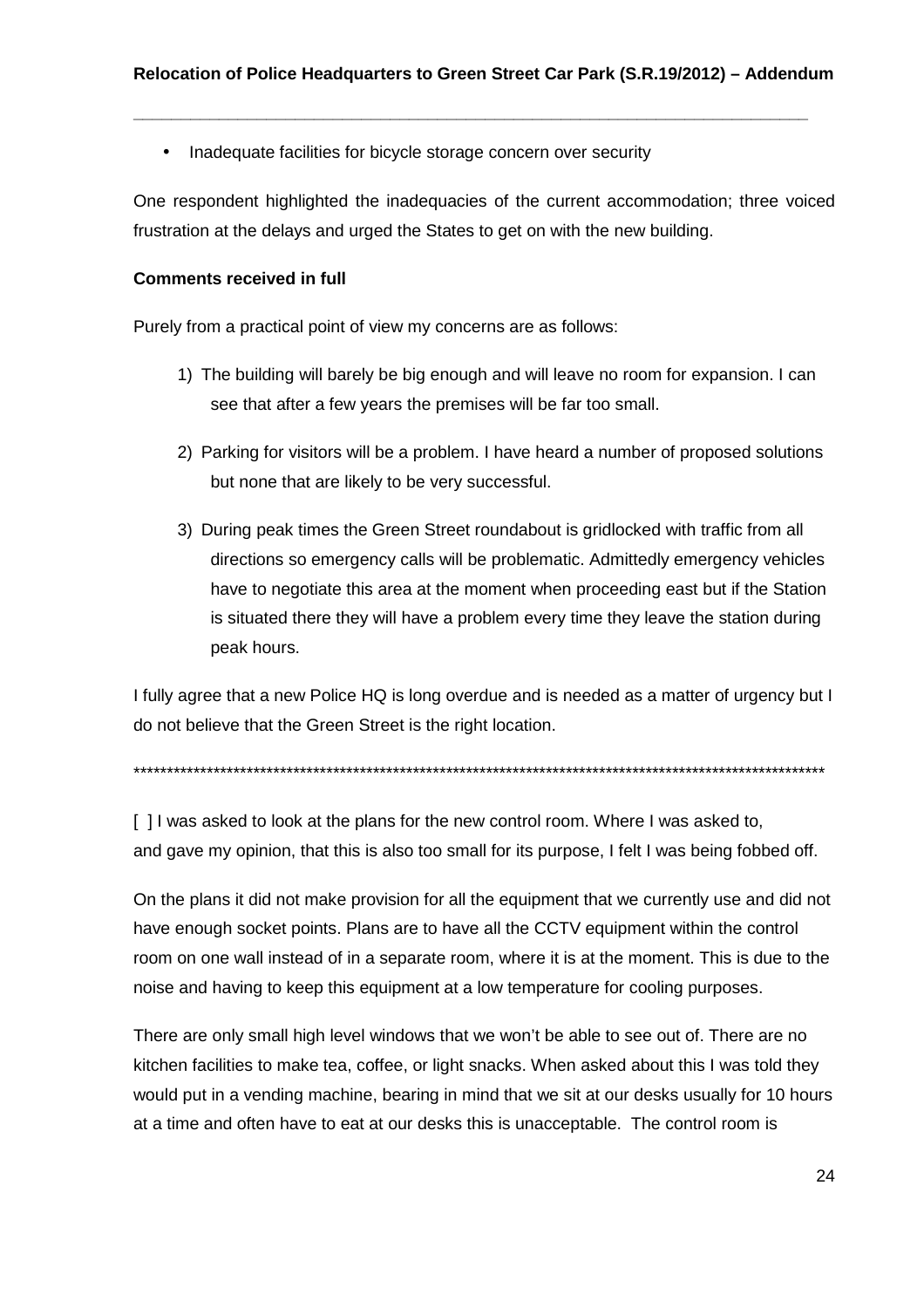manned 24 hours, there should always be 3 persons working in the control room and at weekends an extra civilian works in the CCTV room. This is not always possible and staff cannot leave the control room for any length of time in order to go down the corridor to the proposed rest room they have on the plans.

**\_\_\_\_\_\_\_\_\_\_\_\_\_\_\_\_\_\_\_\_\_\_\_\_\_\_\_\_\_\_\_\_\_\_\_\_\_\_\_\_\_\_\_\_\_\_\_\_\_\_\_\_\_\_\_\_\_\_\_\_\_\_\_\_\_\_\_\_\_\_\_** 

Regarding the parking, it's not just the fact that there will be none for police vehicles or staff, the area for the custody bay is inadequate, both in space and regarding cross contamination issues between suspects and victims. It is not suitable for vehicles to exit the premise going code 1, straight out onto a roundabout in busy traffic.

I believe all the vans and some of the patrol cars are to be parked down at La Collette as there is no space at the new HQ, how can officers provide a fast response when they have to be transported to their vehicles first. There is also no space for members of the public to park when they come to the enquiry desk with a query, or to provide officers with statements, which can take some considerable time.

As to myself, I [ ] will have to walk in the dark to wherever I have been able to park my car at all hours of the night on my own.

If a female prisoner is released from cells at 3 o'clock in the morning they are transported home for safety, yet I'll be left on my own to walk to my car. They are reducing parking in Green St car park by 92 spaces; all the adjacent roads are residents parking, which means I will probably have to park a considerable distance away from the new HQ.

\*\*\*\*\*\*\*\*\*\*\*\*\*\*\*\*\*\*\*\*\*\*\*\*\*\*\*\*\*\*\*\*\*\*\*\*\*\*\*\*\*\*\*\*\*\*\*\*\*\*\*\*\*\*\*\*\*\*\*\*\*\*\*\*\*\*\*\*\*\*\*\*\*\*\*\*\*\*\*\*\*\*\*\*\*\*\*\*\*\*\*\*\*\*\*\*\*\*\*\*\*\*\*\*

I was a serving Police officer for over 16 years prior to just becoming a civilian! so feel I can comment on the location from the point of view of someone who has had to drive rapid response through traffic. The proposed location is not suitable; it is too close to the tunnel and the wrong side. The traffic in that area comes to a standstill both ends of day, which would make it very difficult to head west in a hurry and difficult to head north, plus the tunnel is closed during the night on occasions.

There is no room for expansion.

No/limited parking for enquiries plus upset those that park in that area already!!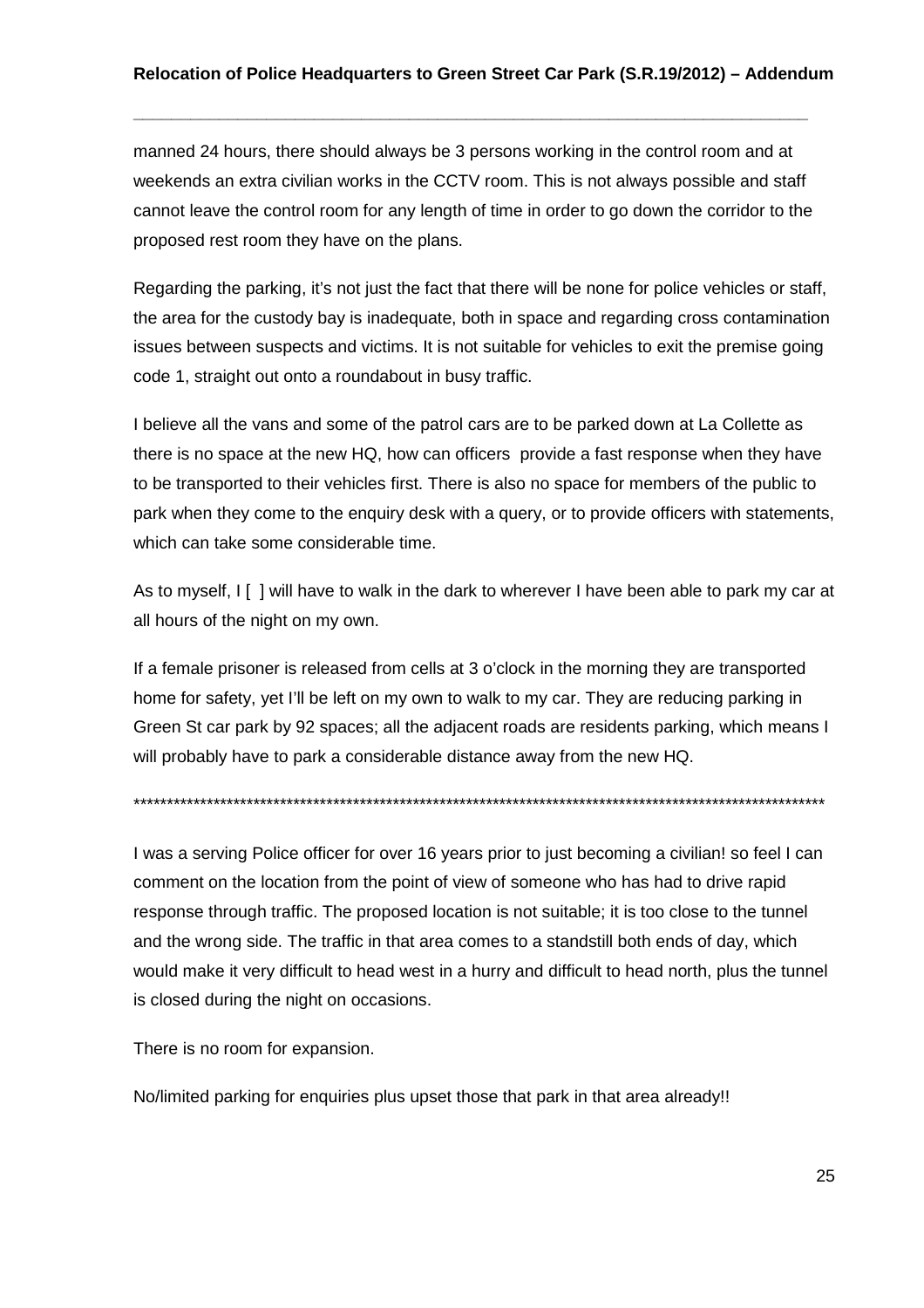Notwithstanding the above, I live in [ ], a mile from the nearest bus stop (my choice I know) so I have no choice but to drive in, plus the bus times are dreadful. The current parking facilities behind the Ambulance station are poor, but free for those that use it. I myself have had to rent a space as I have child care issues and therefore need to be able to get to my car, which the current car park does not allow, becoming completely jammed up unless you're parked before 0630!!! The thought of having to canvas another parking space and getting through the traffic to the other side of town is not a pleasant one.

For what it's worth, I think it's a stupid location, move Ambo to the PHQ office building, build the Police Station on the Ambo site, then build new office buildings on the current Summerland site (instead of more housing). Rebuild the PHQ office building. All emergency services stay in the same location? All happy, but that's too simple.

\*\*\*\*\*\*\*\*\*\*\*\*\*\*\*\*\*\*\*\*\*\*\*\*\*\*\*\*\*\*\*\*\*\*\*\*\*\*\*\*\*\*\*\*\*\*\*\*\*\*\*\*\*\*\*\*\*\*\*\*\*\*\*\*\*\*\*\*\*\*\*\*\*\*\*\*\*\*\*\*\*\*\*\*\*\*\*\*\*\*\*\*\*\*\*\*\*\*\*\*\*\*\*\*

[ ] I have attended the first meeting for our work area with the planning team, it was event that they had been given a brief to work to, the plan showed our office area with 600cm wide desks ( like a call centre), this being far too small for the nature of work carried out . They were told this and shown our work areas.

However the plan did not have sufficient desks for all staff within the office and appeared to be short by over 10 desks. A new unit had been added to our team but was not shown in the head count. I am unsure if the new plan takes these in to account as I have not seen them. I had not been asked back to further meetings.

We explained that we needed storage areas for files and were told this would take place off site, where/ how to access etc.

The plan was for us to have a printing room which may well be on a different floor, we tried to explain the problems we could see with this but had been told this is a states wide plan to cut down on printing. That we should be working to a paperless system, this at present is not possible as to the way we and more importantly others work.

The matter of public parking at the station, I cannot see how you can have a police station for the public to attend to without parking.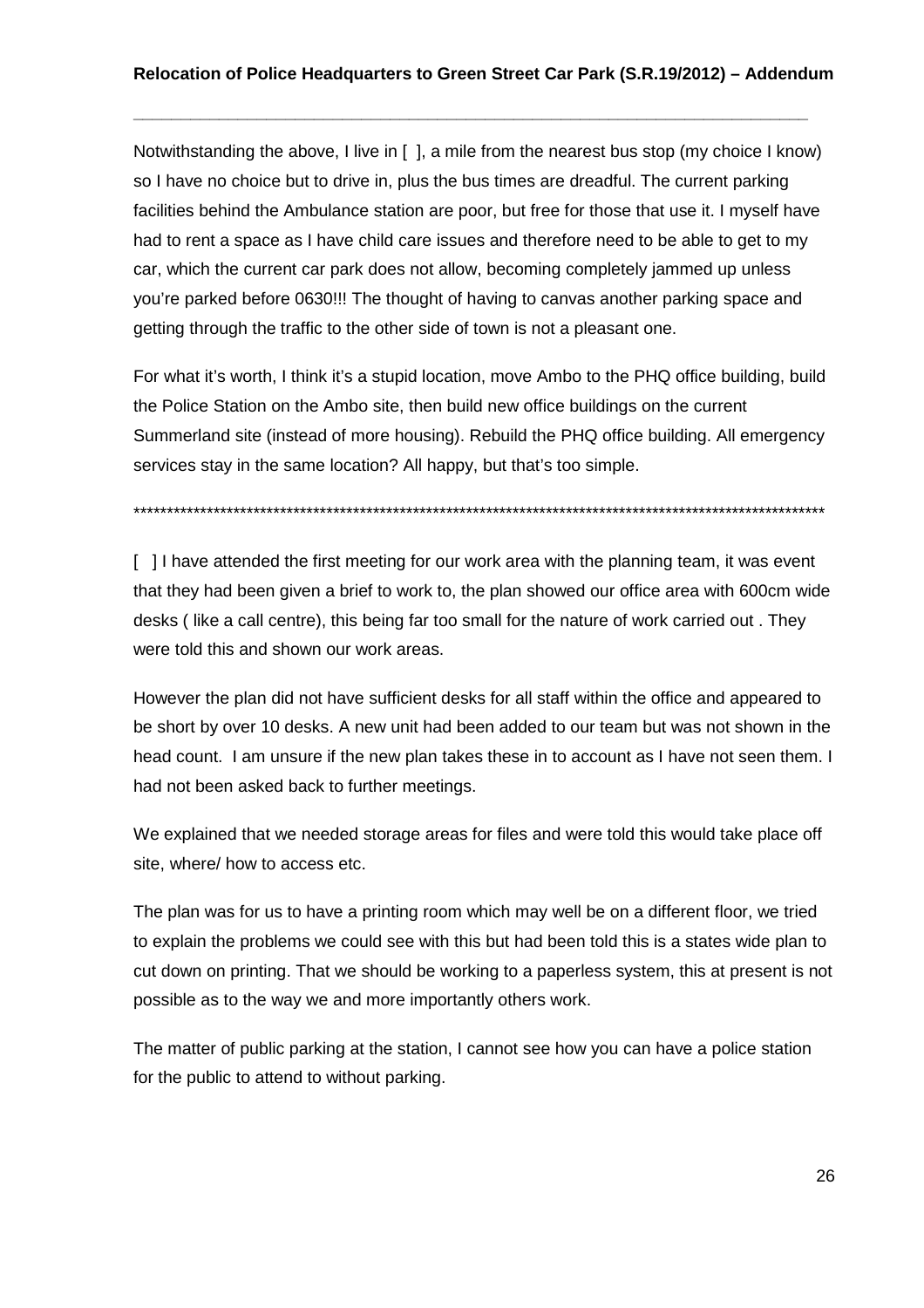#### **Relocation of Police Headquarters to Green Street Car Park (S.R.19/2012) – Addendum**

There are various reasons why people will drive to the station. The disabled person matter has already been flagged up.

**\_\_\_\_\_\_\_\_\_\_\_\_\_\_\_\_\_\_\_\_\_\_\_\_\_\_\_\_\_\_\_\_\_\_\_\_\_\_\_\_\_\_\_\_\_\_\_\_\_\_\_\_\_\_\_\_\_\_\_\_\_\_\_\_\_\_\_\_\_\_\_** 

If a person has been required to produce their driving documents and to have a defect check to have been fixed on their vehicle, would an officer then have to go with this person to the public car park to view the vehicle.

A person bringing or collecting found/lost property.

Bail reporting.

Those people attending the station, children/probation officers, appropriate adults, legal advisers, parents collecting detained children, etc.

Witness requested to attend to give statement, where do you park for how long and to the cost of whom, if you can't find any parking and are late how much officers time is lost waiting.

Taxi drivers who have a problem with a fare drive right to the station for help; this could not take place any more.

You have had your vehicle broken into /or damaged and wish to report it , where do you go and how is your vehicle viewed/ the damage recorded or examined, at present this takes place in the yard or covered areas at the station. There is talk of these examinations taking place at another location?

2 parking spaces at snow hill might help but then how do you police these…..

There is talk that the public desk would be closed (unsure within what times) with only a phone on the wall……..is this why you will not need public parking….

The fact that large vehicles cannot be fitted in the garage was a point I brought up on the first meeting as this has been a problem when we had other sites for the new station. On an operational point if you have to store the crew bus etc off site then how can it attend at the station to collect officers who would be at the station, or would these officers have to be briefed and deployed from the vehicles store rather than the police station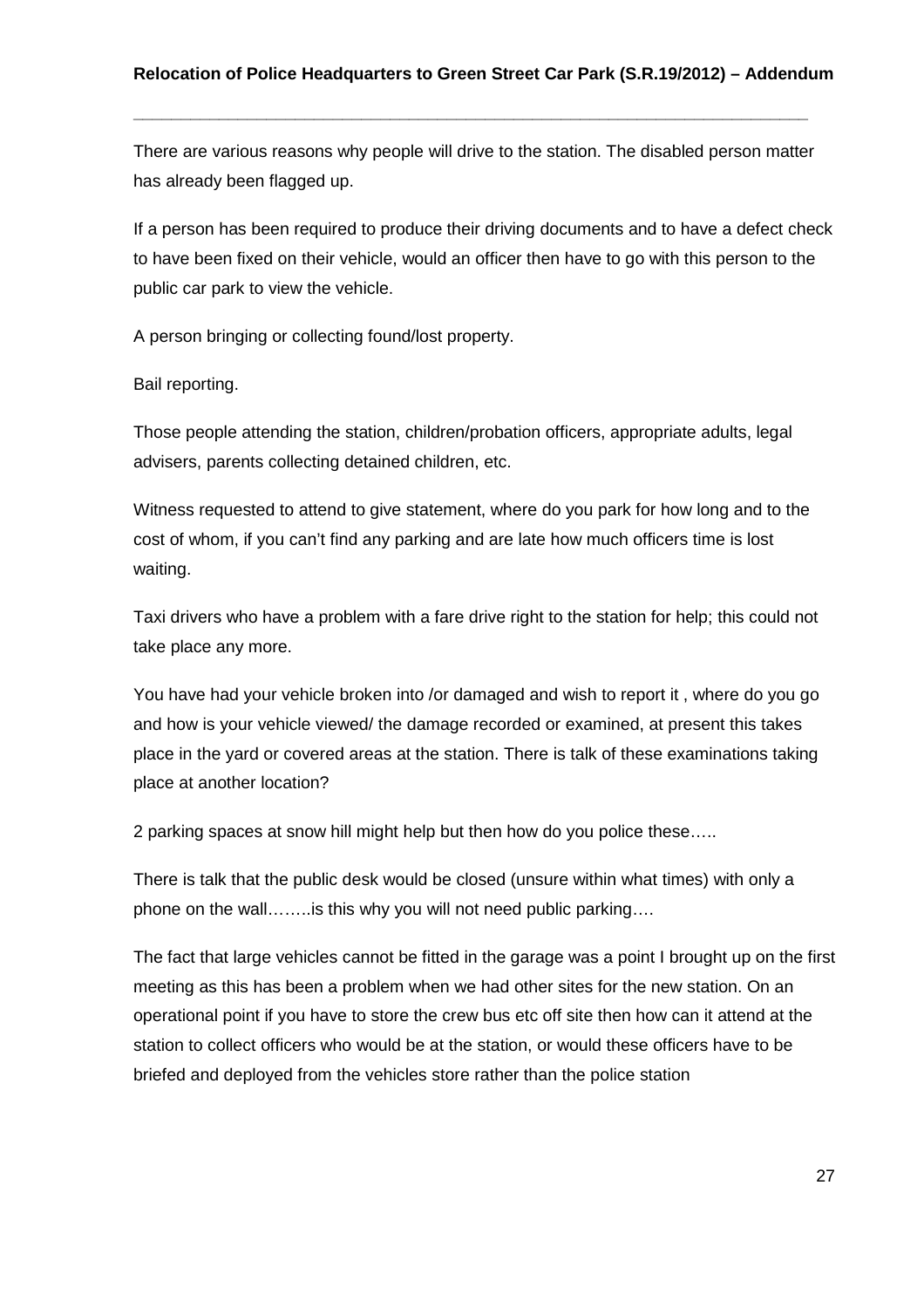There is no staff parking so where do all these extra parking spaces come from in an already over used car parking areas. (at present there are parking spaces for management will these still remain in the new station plan?)

We were told that there would be a locker for every staff member questioned this as to size ie to put a crash helmet in if you used a motor cycle, do not think this will be possible in the smaller station and if no locker where do you put such clothing?

Having seen the view of the site entrance way I can see people drive up to the off road pull in area to the barrier and then wait to be dealt with , this would then block the route in for any other vehicles or do you get them to back out on to a busy road way….

Bottom line it looks too small and is in the wrong place.

\*\*\*\*\*\*\*\*\*\*\*\*\*\*\*\*\*\*\*\*\*\*\*\*\*\*\*\*\*\*\*\*\*\*\*\*\*\*\*\*\*\*\*\*\*\*\*\*\*\*\*\*\*\*\*\*\*\*\*\*\*\*\*\*\*\*\*\*\*\*\*\*\*\*\*\*\*\*\*\*\*\*\*\*\*\*\*\*\*\*\*\*\*\*\*\*\*\*\*\*\*\*\*\*

I have two concerns, one general and one specific. My general concern is that the site is not big enough and the force will outgrow the station within a matter of years.

My specific concern relates to the property store. In the plans which I have been shown the main property store will be located on the very top floor and will be serviced by a goods lift in order to transport property from the transit store up to the main store. However, it seems very impractical that the property staff will be based on the top floor, so far from the enquiry desk, given that they are constantly being called to the enquiry desk to return property and deal with property queries. It is also questionable whether the space that has been allowed for property, both in the main store and the temporary store, is big enough given that the intention is to merge all current stores into one.

In fact, the whole layout of the proposed station seems, to me, to be very disjointed and not thought through.

\*\*\*\*\*\*\*\*\*\*\*\*\*\*\*\*\*\*\*\*\*\*\*\*\*\*\*\*\*\*\*\*\*\*\*\*\*\*\*\*\*\*\*\*\*\*\*\*\*\*\*\*\*\*\*\*\*\*\*\*\*\*\*\*\*\*\*\*\*\*\*\*\*\*\*\*\*\*\*\*\*\*\*\*\*\*\*\*\*\*\*\*\*\*\*\*\*\*\*\*\*\*\*\*

In my personal opinion I do not feel that the Proposed New Police HQ at Green Street is a viable option. My reasons for this being that this is a very traffic congested area with not only holiday makers but also local people finding the roundabout at the end of the tunnel rather confusing. I have doubts as to whether the size of the building would cater for the whole of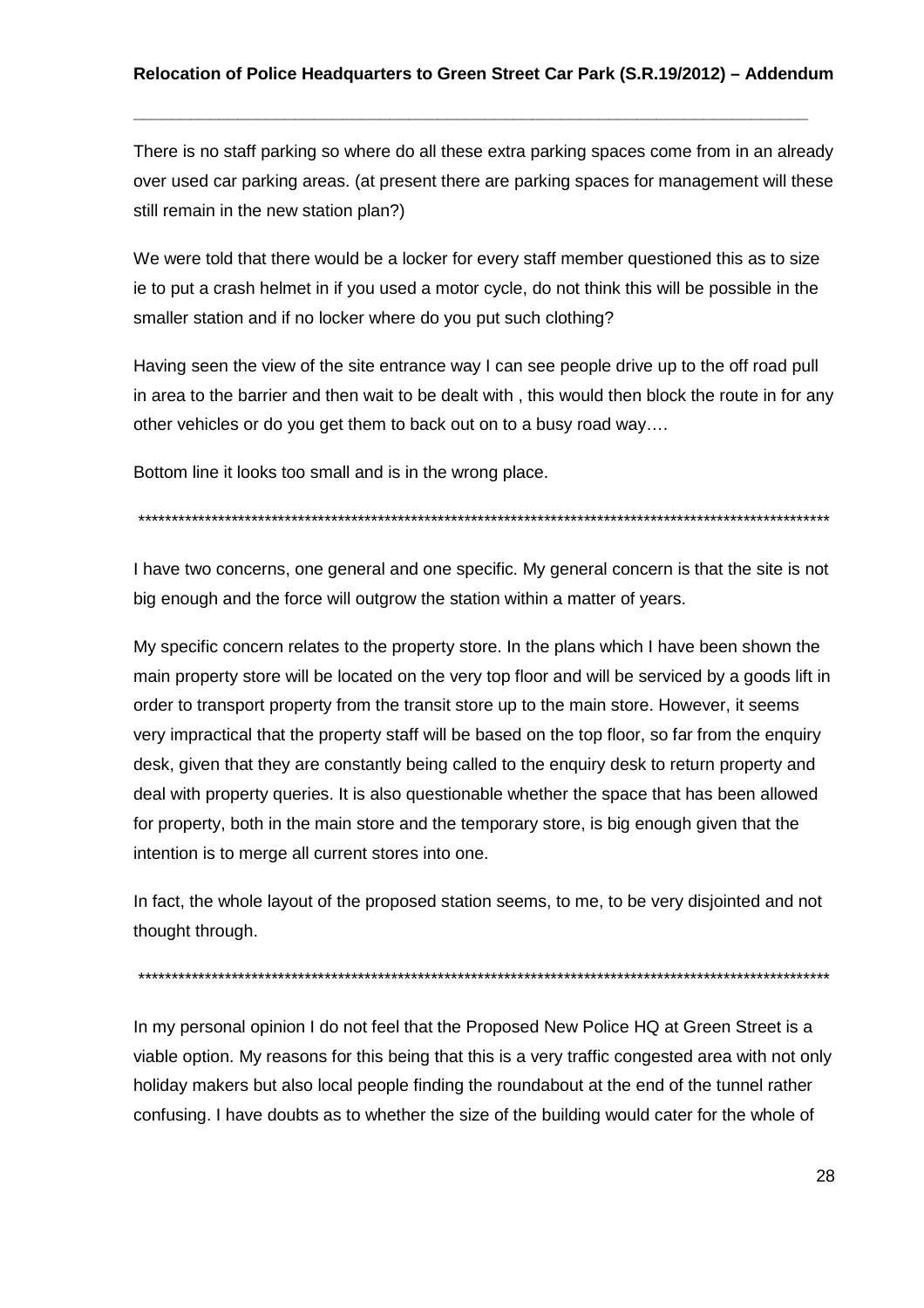the States of Jersey Police. There is also the issue of vehicle parking where would all the emergency vehicles be parked and also there is the prospect that people visiting & employees would have very limited places.

**\_\_\_\_\_\_\_\_\_\_\_\_\_\_\_\_\_\_\_\_\_\_\_\_\_\_\_\_\_\_\_\_\_\_\_\_\_\_\_\_\_\_\_\_\_\_\_\_\_\_\_\_\_\_\_\_\_\_\_\_\_\_\_\_\_\_\_\_\_\_\_** 

In regards to when there is emergencies for the police, should they take the tunnel route which appears to be congested most of the time due to the roundabout there is no option for cars to pull up and let them through.

A possible viable option would be to obtain Rouge Bouillon School and extend the local police headquarters as they are now, with the prospect of moving rouge bouillon school into the old girls college site at the bottom of La Pouquelaye which would cater for their purpose as this specific site is already built for a schools purpose.

\*\*\*\*\*\*\*\*\*\*\*\*\*\*\*\*\*\*\*\*\*\*\*\*\*\*\*\*\*\*\*\*\*\*\*\*\*\*\*\*\*\*\*\*\*\*\*\*\*\*\*\*\*\*\*\*\*\*\*\*\*\*\*\*\*\*\*\*\*\*\*\*\*\*\*\*\*\*\*\*\*\*\*\*\*\*\*\*\*\*\*\*\*\*\*\*\*\*\*\*\*\*\*\*

I work in an office separate to the rest of High Tech Crime due to the nature of their work. My office contains a lot of computer equipment and generates a lot of heat. I need to have sufficient air conditioning and air circulation, not just for my comfort but also to keep the equipment working. Too much difference in temperature can cause condensation to form in the demultiplexer and computers to fail.

Also my job is going to be shared so there will be two people using the office starting from January 2013. I am concerned about being stuck in a tiny room with no sunlight or room for manoeuvre. I sometimes have to dismantle DVRs (Digital Video Recorders, about the size of desktop computers).

I cycle to work every day and I am concerned about where bikes will be kept. There are a lot of cyclists in SOJP and even with the current situation I sometimes have to lock my bike to railings as there are insufficient bike stands. With my job I have seen what happens to bikes left in public car parks and I would not like this to happen to my main mode of transport. Will there bike racks at the new premises, and if so, will there be sufficient in number? The current style of bike rack used by SOJP does not work very well so a different design would be better.

\*\*\*\*\*\*\*\*\*\*\*\*\*\*\*\*\*\*\*\*\*\*\*\*\*\*\*\*\*\*\*\*\*\*\*\*\*\*\*\*\*\*\*\*\*\*\*\*\*\*\*\*\*\*\*\*\*\*\*\*\*\*\*\*\*\*\*\*\*\*\*\*\*\*\*\*\*\*\*\*\*\*\*\*\*\*\*\*\*\*\*\*\*\*\*\*\*\*\*\*\*\*

I have had sight of the new plans for the station and a few points have come up.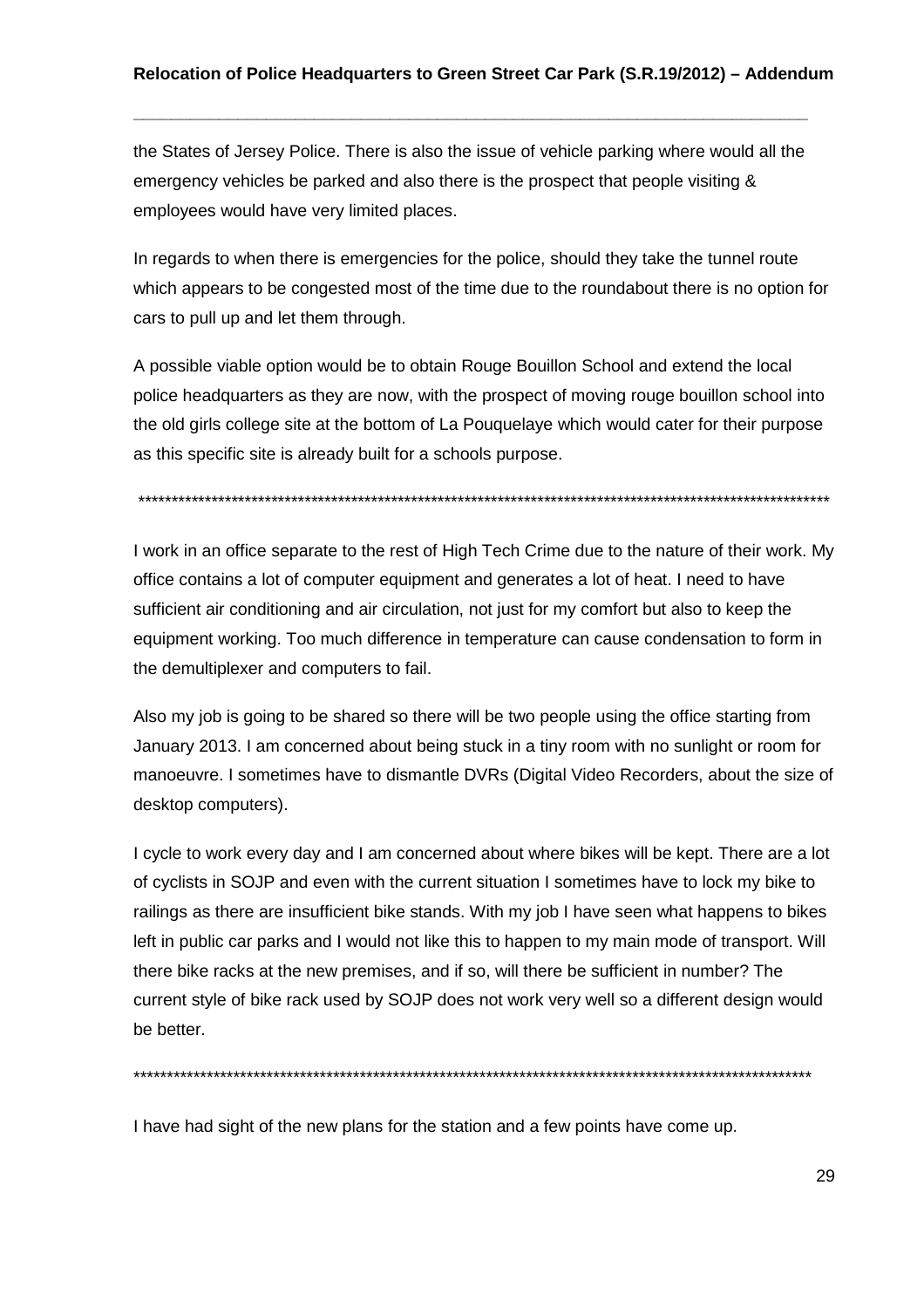At the very first meeting to talk through the plans it was said all staff would have a locker, this would have been very nice, however as I would expect now operations officers will have a locker. It was said at the viewing of these new plans that there MIGHT be some small lockers, when asked if you could put a crash helmet or the like in that size, no.

I have in the past cycled to work but if there is no locker space or the like where could one keep any clothing/wash things.

At present like a number of other staff members I use a motor cycle to come to work, without standing as to where I could park when I get to work, the next problem is where to put your helmet and wet weather gear. I have been told there is a drying room for the whole building and that this could be used, but question if this could deal with number of staff who would need to use it.

Our desk size has been reduced I think to be able to fit the required number of staff in a department, by the nature of the work it is not like a call centre or such and you do need the space to work at your desk with paper file, I have been told we have smaller desks as we do not need large desks as we will not have the computer on the desk only the screen…

I was told on viewing the new plans that further public parking MIGHT be forth coming in snow hill car park, however this still fails to address those matter where people come to the station with their car, to report damage, have it examined by soco, produce it to confirm defect is corrected, etc.

Still think it is too small and in the wrong place however it appears there is a drive for it was the buildings we are in are not right size upkeep etc, fine but let's not rush into something else which will still not be right…

\*\*\*\*\*\*\*\*\*\*\*\*\*\*\*\*\*\*\*\*\*\*\*\*\*\*\*\*\*\*\*\*\*\*\*\*\*\*\*\*\*\*\*\*\*\*\*\*\*\*\*\*\*\*\*\*\*\*\*\*\*\*\*\*\*\*\*\*\*\*\*\*\*\*\*\*\*\*\*\*\*\*\*\*\*\*\*\*\*\*\*\*\*\*\*\*\*\*\*\*

Regarding the new PHQ. Yes, please build it! Ha-ha!

\*\*\*\*\*\*\*\*\*\*\*\*\*\*\*\*\*\*\*\*\*\*\*\*\*\*\*\*\*\*\*\*\*\*\*\*\*\*\*\*\*\*\*\*\*\*\*\*\*\*\*\*\*\*\*\*\*\*\*\*\*\*\*\*\*\*\*\*\*\*\*\*\*\*\*\*\*\*\*\*\*\*\*\*\*\*\*\*\*\*\*\*\*\*\*\*\*\*\*

I have responsibility for Custody and criminal justice functions and therefore manage staff in the old arsenal building and Summerland. Both sites are completely unfit for purpose and create a number of barriers to working efficiently and effectively. In Summerland the roof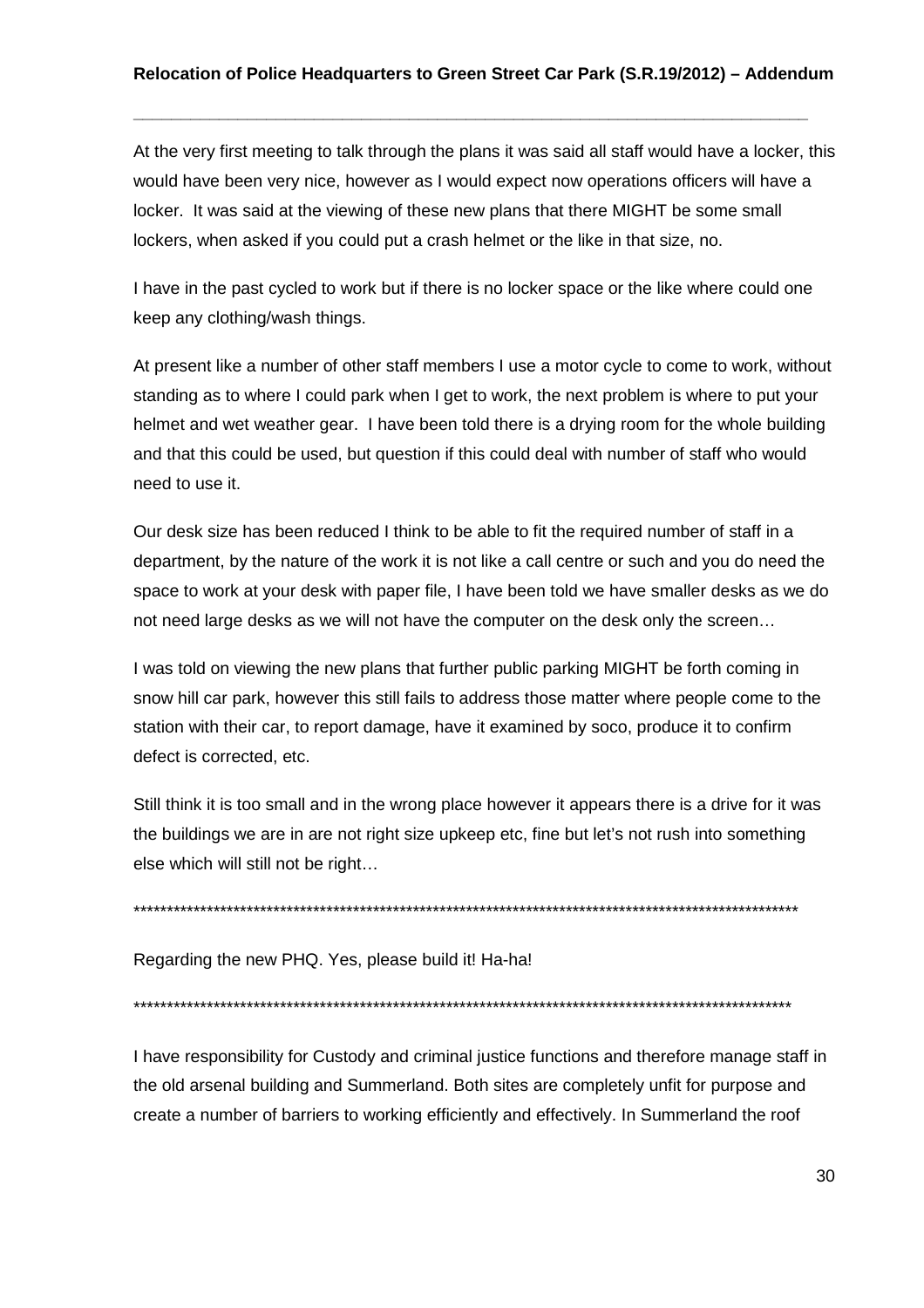leaks and we have to negotiate a selection of buckets and bins to get to our desks. The air conditioning unit is defunct and the office is either too hot or too cold. Some offices have no natural light having been created originally as store cupboards. The open plan nature of the office space impacts upon the service we give to witnesses and victims.

The toilet facilities are sub-standard and the cubicles themselves are too small for pregnant ladies to fit into. There are no facilities for nursing mothers and I know that some have been discouraged from continuing to breast feed due to a lack of refrigeration facilities and a sanitary place to express.

I employ a person who requires the use of a guide dog. He is therefore completely unable to access the Summerland facility for health and safety reasons including traffic, slippery surfaces, unsafe stairways and inadequate toilet facilities. This impacts on team building and inclusion across my department. There is no lift and injured staff who would otherwise be able to work require further certificated sick leave until they can negotiate the stairs and the heavy outside door without the aid of crutches.

The custody building is a disgrace and has been declared so on many occasions by various agencies. It is an un-healthy environment for both staff and detained persons. The geography of the building does not facilitate the safer detention of prisoners and staff are obliged to work in cramped conditions with poor heating and lighting for long periods. At times, we are required to detain children who have committed serious offences and the facilities are totally unfit for this purpose. Equally, for staff and detainees with limited mobility or disability, there are no facilities to meet their access needs.

A new building will mitigate all the risks highlighted above. The States of Jersey has a duty to provide the standard of facilities that public servants have a right to expect in the 21st Century. In addition to creating a healthier physical environment, modern facilities will significantly raise morale and enable managers to maximise the potential of their teams to be more efficient and effective which will provide better service to the public.

To sum up in a few words: Utter frustration - just get on and build it !!!

\*\*\*\*\*\*\*\*\*\*\*\*\*\*\*\*\*\*\*\*\*\*\*\*\*\*\*\*\*\*\*\*\*\*\*\*\*\*\*\*\*\*\*\*\*\*\*\*\*\*\*\*\*\*\*\*\*\*\*\*\*\*\*\*\*\*\*\*\*\*\*\*\*\*\*\*\*\*\*\*\*\*\*\*\*\*\*\*\*\*\*\*\*\*\*\*\*\*\*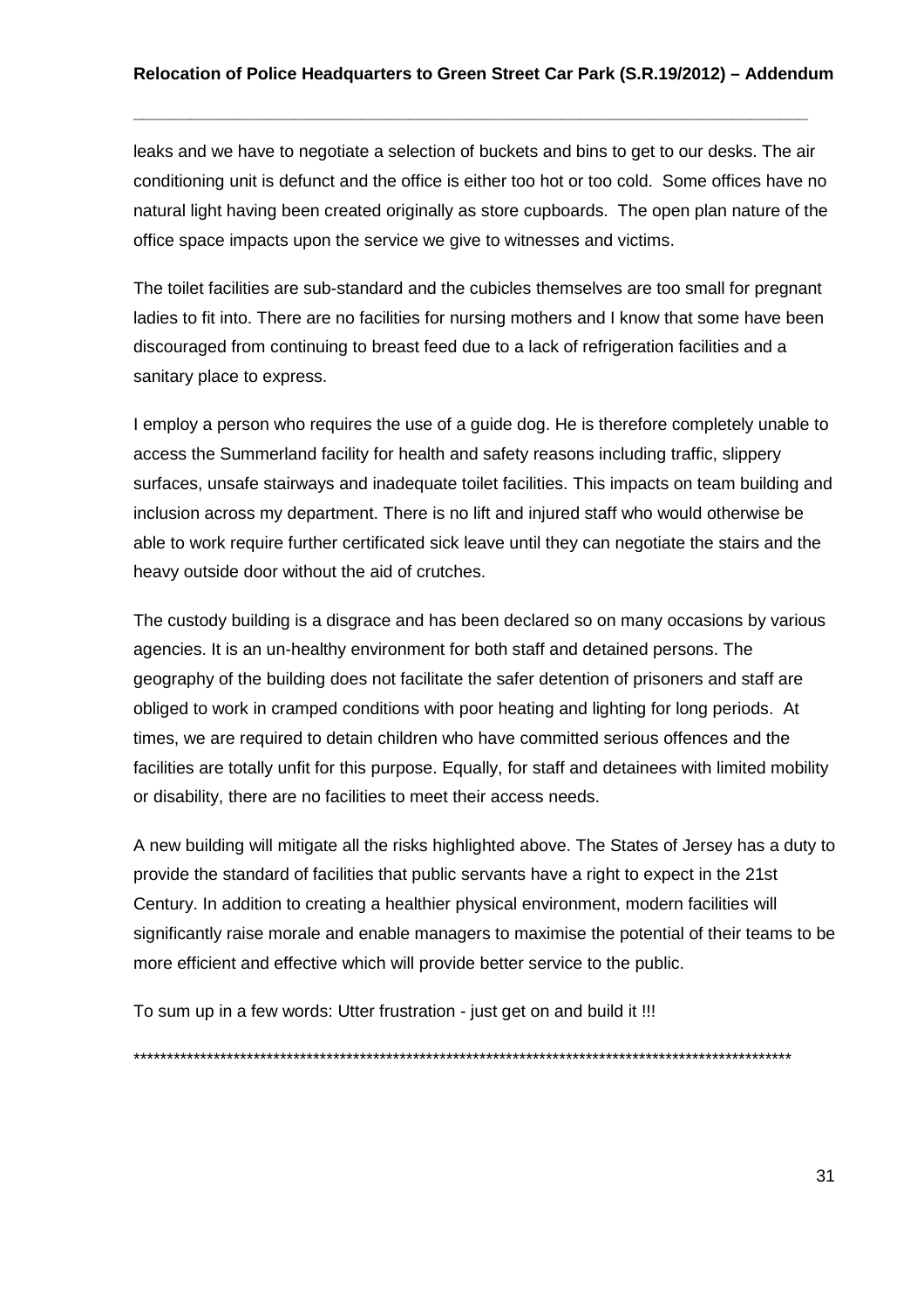Having been at States of Jersey Police for 14 years, I am probably well placed to comment on the fact that we have gone from one false dawn to another with regards to new accommodation.

**\_\_\_\_\_\_\_\_\_\_\_\_\_\_\_\_\_\_\_\_\_\_\_\_\_\_\_\_\_\_\_\_\_\_\_\_\_\_\_\_\_\_\_\_\_\_\_\_\_\_\_\_\_\_\_\_\_\_\_\_\_\_\_\_\_\_\_\_\_\_\_** 

My main question to Scrutiny would be  $-$  if they decide that the proposed site is too cramped, doesn't have adequate parking or scope for future expansion, presumably the implication is that the Force will need a larger site and a larger building. Are they going to recommend that the States spends more on a new headquarters if they go against the current proposal?

### **Police Station relocation: civilian staff feedback – response from Deputy Chief Officer, dated 10th January 2013**

Thank you for providing copies of comments provided to the Scrutiny Panel by members of SoJP staff following a further opportunity for civil servants to contribute to the consultation process. I note a common theme around the comments in respect of the suitability of the proposed location for the PHQ at Green Street, parking issues and the like to which we have already provided a substantive response to the panel. There is no need to repeat these as they remain unchanged.

A number of new points have been raised however to which l provide comment below:

Lockers. Locker sizes for police officers and civilian staff do vary in size. Given the quantity of PPE and equipment on personal issue to officers, their lockers are larger than for civilian staff who will have standard lockers. I am advised that they will store a motor cycle helmet.

Desk sizes. Desk sizes do vary dependent upon the type of work being undertaken and amount of computer equipment required. General purpose desks are slightly smaller than some other computer workstations but comply with British Office Standards.

CCTV Equipment – Control Room. The installation of a multi-flat screen video wall in the Force Control Room is a new innovation for SoJP. Many UK police control rooms now incorporate video walls in order to assist visually in the command and control of incidents being managed. This arrangement also takes up considerably less space. There is no noise pollution.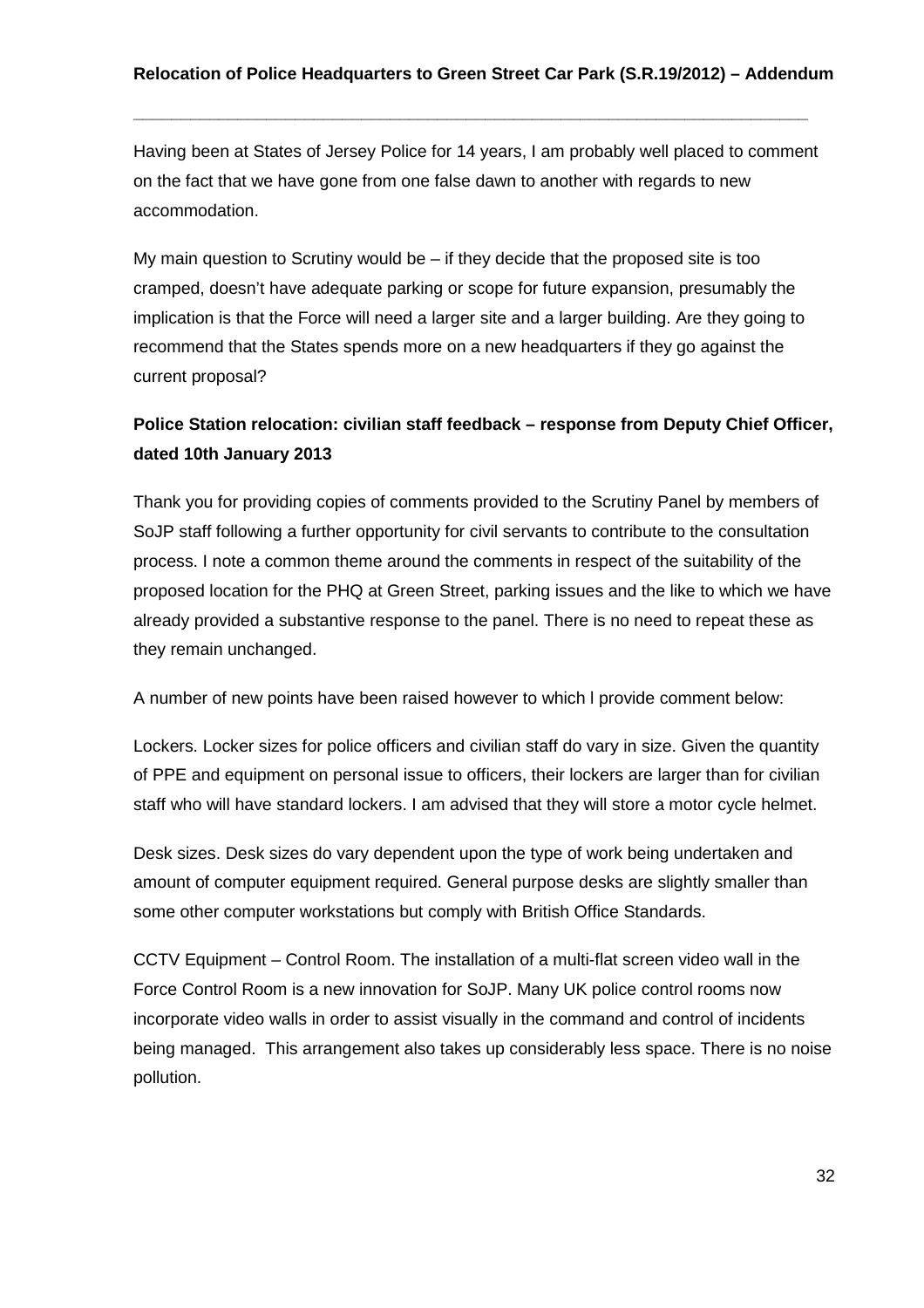Air Conditioning. M&E Engineers Hoare Lee have developed the heating and ventilation systems for the building which is based on the VRV (Variable Refrigerant Volume) principle which ensures an even and balanced temperature flow and control throughout the whole building.

Centralised Printing. The move to a self-contained single building provides many business opportunities and benefits for more efficient working through co-location. Given the number of existing buildings occupied by the SoJP and the office configurations, a large number of printers are in use. During the CSR process, the numbers of printers were significantly rationalised, however, this can go further in the proposed building with shared printing facilities on each floor. Indeed, this is a policy which has already been widely adopted by the States of Jersey and one which the SoJP will adopt.

Bicycle Storage. This comment relates to the storage of recovered lost and stolen bicycles that come into police possession rather than arrangements for staff cycles. A new approach has been adopted over recent months with regards to the storage and disposal of recovered bicycles which has led to very few now being retained and either returned directly to the owner or disposed of by a third party company under contract. There will be provision for such storage in the basement at the PHQ.

You will be aware that a further 'drop-in' meeting was arranged for staff to meet with Taylor Young architects on Friday 14<sup>th</sup> December 2012. This was quite well attended and was very positive and supportive. Issues raised included the following:

- Location of the building
- To understand how car parking worked for operational vehicles
- Document storage, and
- Expansion space.

Comments about the custody facility and how it would work were very positive – staff were impressed by the layout and its relationship to other operational areas. A suggestion was made (previously commented upon) to provide a connection / access into custody from the general enquiry desk area. This is fully supported and can be accommodated.

There was also a query about the separation of the operational and intelligence function in the JFCU area. This was explained and clarified as previously reported.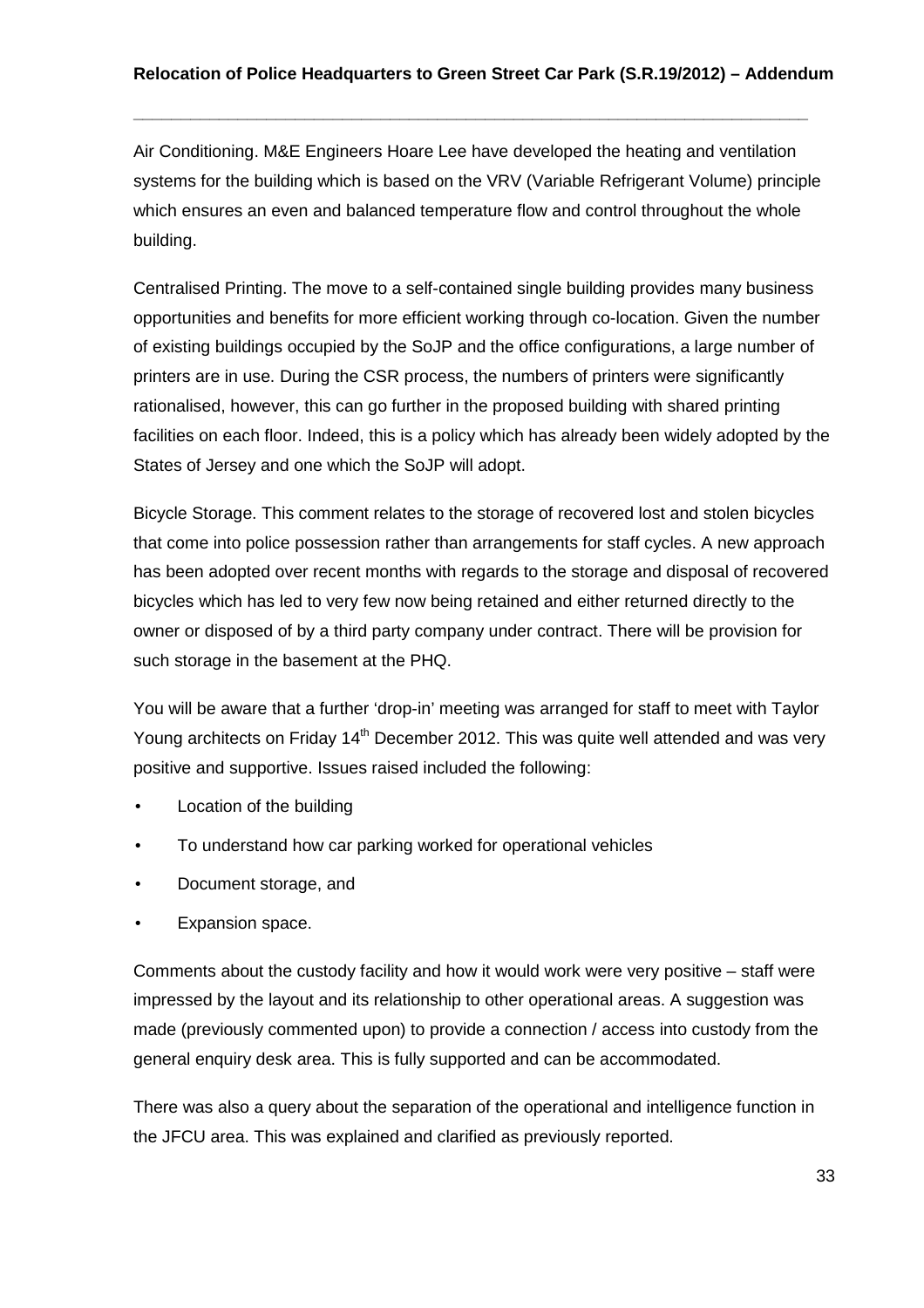Note: further clarification was received from the Projects Manager on two particular issues:

**\_\_\_\_\_\_\_\_\_\_\_\_\_\_\_\_\_\_\_\_\_\_\_\_\_\_\_\_\_\_\_\_\_\_\_\_\_\_\_\_\_\_\_\_\_\_\_\_\_\_\_\_\_\_\_\_\_\_\_\_\_\_\_\_\_\_\_\_\_\_\_** 

- Control Room: concern about lack of windows and inadequate kitchen & rest room facilities: There are glazed windows to the East, South and West aspect of the FCR, whilst the North aspect has High level windows to provide natural light into this area, throughout the design stage we have sought input and updated information from Ham Associates – who are the leading ergonomics that work closely with the Home Office. There is a Kitchen Facility directly outside of FCR (OH&S reasons) not in the working area. The Silver Command room that is situated next to FCR can be utilised a rest room for FCR staff (when not required for Operational reasons), also a canteen will be provided for all staff on the first floor.
- Bicycle Storage: concern about security for staff bicycles left in an exposed area: The bicycles will be in a purpose built bike rack that will have locking and security facilities whilst being overseen by CCTV.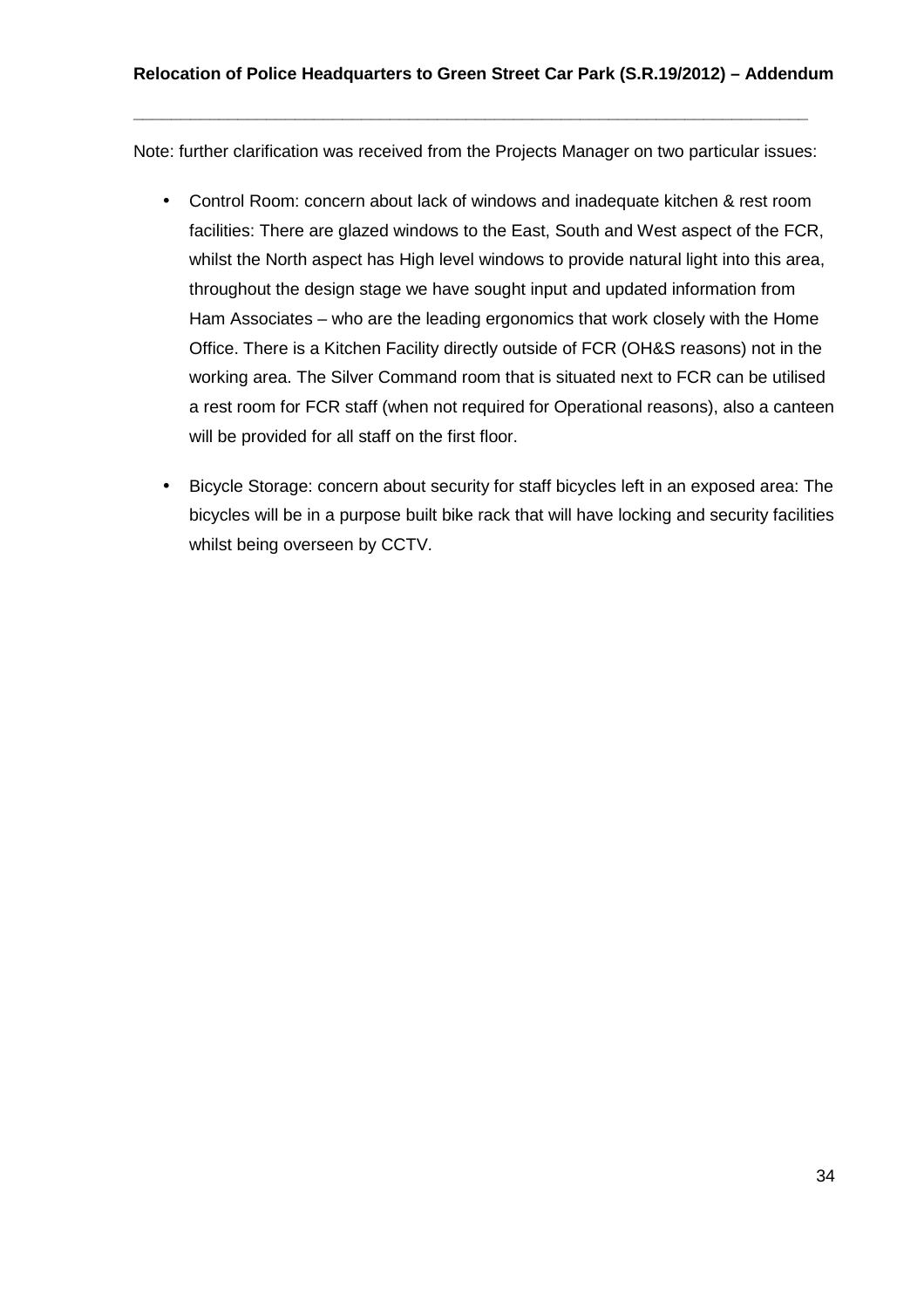# **Appendix 3: Minutes of Police drop in Session, dated 14th December 2012**

Prepared by IBI Taylor Young, Architects

Present: R. Moy, SOJ Police, M. Richardson & R. Mallinson, IBI Taylor Young

Apologies: B. Taylor, SOJ Police

Overall response from attendees to the workshop regarding the current planning proposals appeared extremely supportive and positive. Everyone who attended fully supported the proposals and had very few comments.

Typically we explained and gave an over view on the buildings rational and inter relationships between floors/Departments

NOTE: Names of attendees have been redacted

Police Association SM

- Advised that she works in JFC
- Main comment nothing wrong with the building design but wrong location.
- Wanted to understand how car parking worked.
- Feels office area should be split into 2 teams for confidentiality
- She wanted to understand how document storage would work in the area – discussions took place re electronic file storage systems.

PPU SW, AG, AB

• All happy with proposals

#### CJD JC, GC, ED

- All wanted to understand how custody worked
- They were impressed by the general layout of the custody suite and its relationship to key operational areas above.